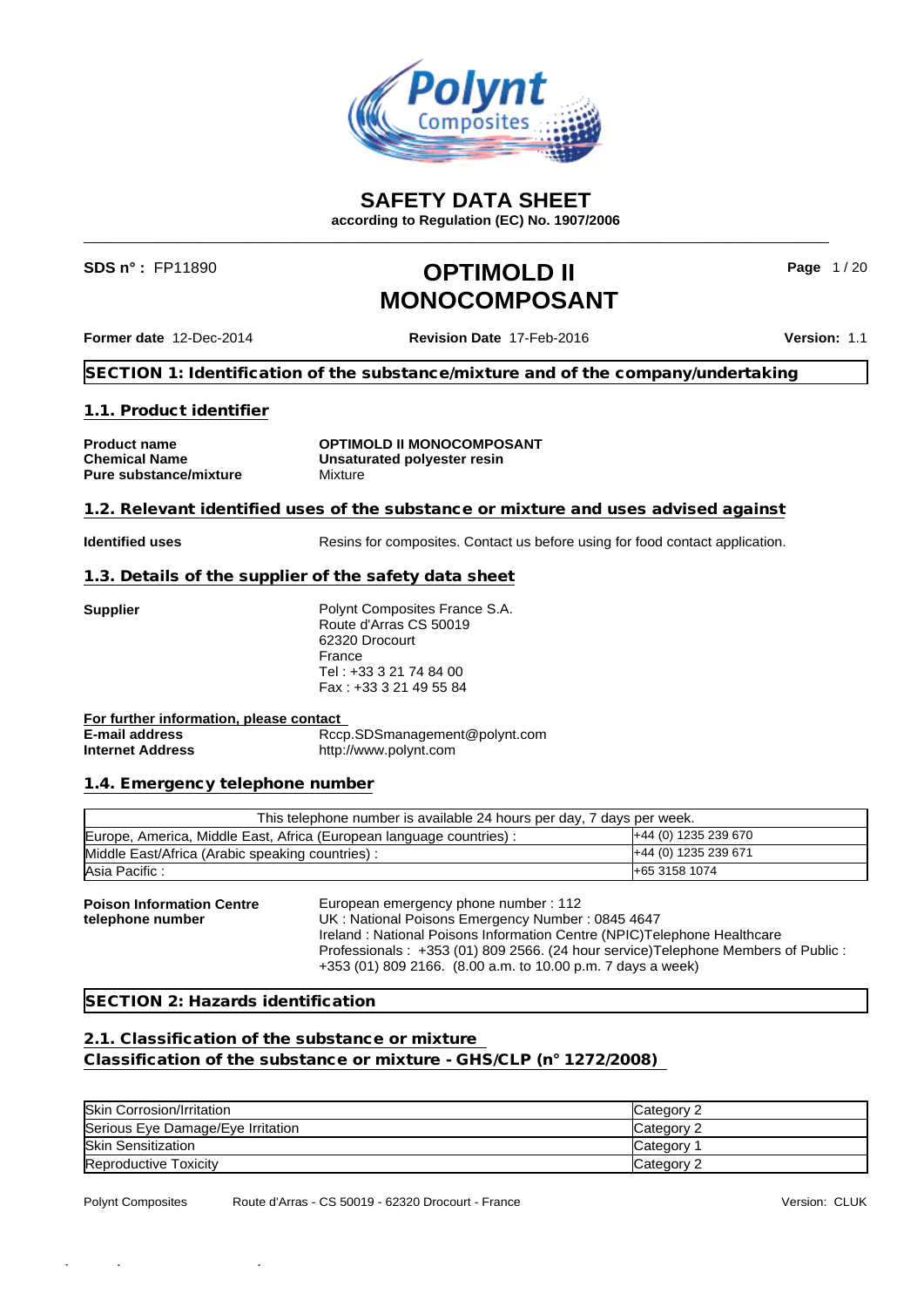**Former date** 12-Dec-2014 **Revision Date** 17-Feb-2016 **Version:** 1.1

\_\_\_\_\_\_\_\_\_\_\_\_\_\_\_\_\_\_\_\_\_\_\_\_\_\_\_\_\_\_\_\_\_\_\_\_\_\_\_\_\_\_\_\_\_\_\_\_\_\_\_\_\_\_\_\_\_\_\_\_\_\_\_\_\_\_\_\_\_\_\_\_\_\_\_\_\_\_\_\_\_\_\_\_\_\_\_\_\_\_\_\_\_\_\_\_

\_\_\_\_\_\_\_\_\_\_\_\_\_\_\_\_\_\_\_\_\_\_\_\_\_\_\_\_\_\_\_\_\_\_\_\_\_\_\_\_\_\_\_\_\_\_\_\_\_\_\_\_\_\_\_\_\_\_\_\_\_\_\_\_\_\_\_\_\_\_\_\_\_\_\_\_\_\_\_\_\_\_\_\_\_\_\_\_\_\_\_\_\_\_\_\_

| Specific Target Organ Toxicity (Single Exposure)   | Category 3      |
|----------------------------------------------------|-----------------|
| Specific target organ toxicity - repeated exposure | <b>Category</b> |
| Chronic Aquatic Toxicity                           | Category 3      |
| Flammable liquids                                  | Category 3      |

#### **2.2. Label elements**

|                                 | Contains 2-hydroxyethyl methacrylate, Methyl methacrylate, Styrene                                                                                                                                                                                                                                                                                                                                                                                                                                                                                                                                                                                                                                                                          |
|---------------------------------|---------------------------------------------------------------------------------------------------------------------------------------------------------------------------------------------------------------------------------------------------------------------------------------------------------------------------------------------------------------------------------------------------------------------------------------------------------------------------------------------------------------------------------------------------------------------------------------------------------------------------------------------------------------------------------------------------------------------------------------------|
|                                 |                                                                                                                                                                                                                                                                                                                                                                                                                                                                                                                                                                                                                                                                                                                                             |
| <b>Signal word</b>              | Danger                                                                                                                                                                                                                                                                                                                                                                                                                                                                                                                                                                                                                                                                                                                                      |
| <b>Hazard statements</b>        | H315 - Causes skin irritation<br>H317 - May cause an allergic skin reaction<br>H319 - Causes serious eye irritation<br>H335 - May cause respiratory irritation<br>H361d - Suspected of damaging the unborn child<br>H372 - Causes damage to organs through prolonged or repeated exposure if inhaled<br>H412 - Harmful to aquatic life with long lasting effects                                                                                                                                                                                                                                                                                                                                                                            |
| Physical hazards                | H226 - Flammable liquid and vapour                                                                                                                                                                                                                                                                                                                                                                                                                                                                                                                                                                                                                                                                                                          |
| <b>Precautionary statements</b> | P210 - Keep away from heat/sparks/open flames/hot surfaces. - No smoking.<br>P243 - Take precautionary measures against static discharge<br>P260 - Do not breathe vapour<br>P273 - Avoid release to the environment<br>P280 - Wear protective gloves/ protective clothing/ eye protection/ face protection<br>P302 + P352 - IF ON SKIN: Wash with plenty of soap and water<br>P304 + P340 - IF INHALED: Remove victim to fresh air and keep at rest in a position<br>comfortable for breathing<br>P305 + P351 + P338 - IF IN EYES: Rinse cautiously with water for several minutes.<br>Remove contact lenses, if present and easy to do. Continue rinsing<br>P403 + P233 - Store in a well-ventilated place. Keep container tightly closed. |
|                                 |                                                                                                                                                                                                                                                                                                                                                                                                                                                                                                                                                                                                                                                                                                                                             |

#### **2.3. Other hazards**

No information available.

**SECTION 3: Composition/information on ingredients**

### **3.2. Mixtures**

#### **Hazardous components**

| <b>Chemical Name</b> | <b>EC-No</b> | <b>IREACH Registration</b><br>Number   | <b>CAS-No</b> | <b>Weight percent</b>   | <b>GHS Classification</b> |
|----------------------|--------------|----------------------------------------|---------------|-------------------------|---------------------------|
| Aluminum hydroxide   | 244-492-7    | -2119529246-39<br>$\mathbf{A}$<br>U1-Z | 21645-51-2    | $\sim$<br>$\sim$<br>ືວບ |                           |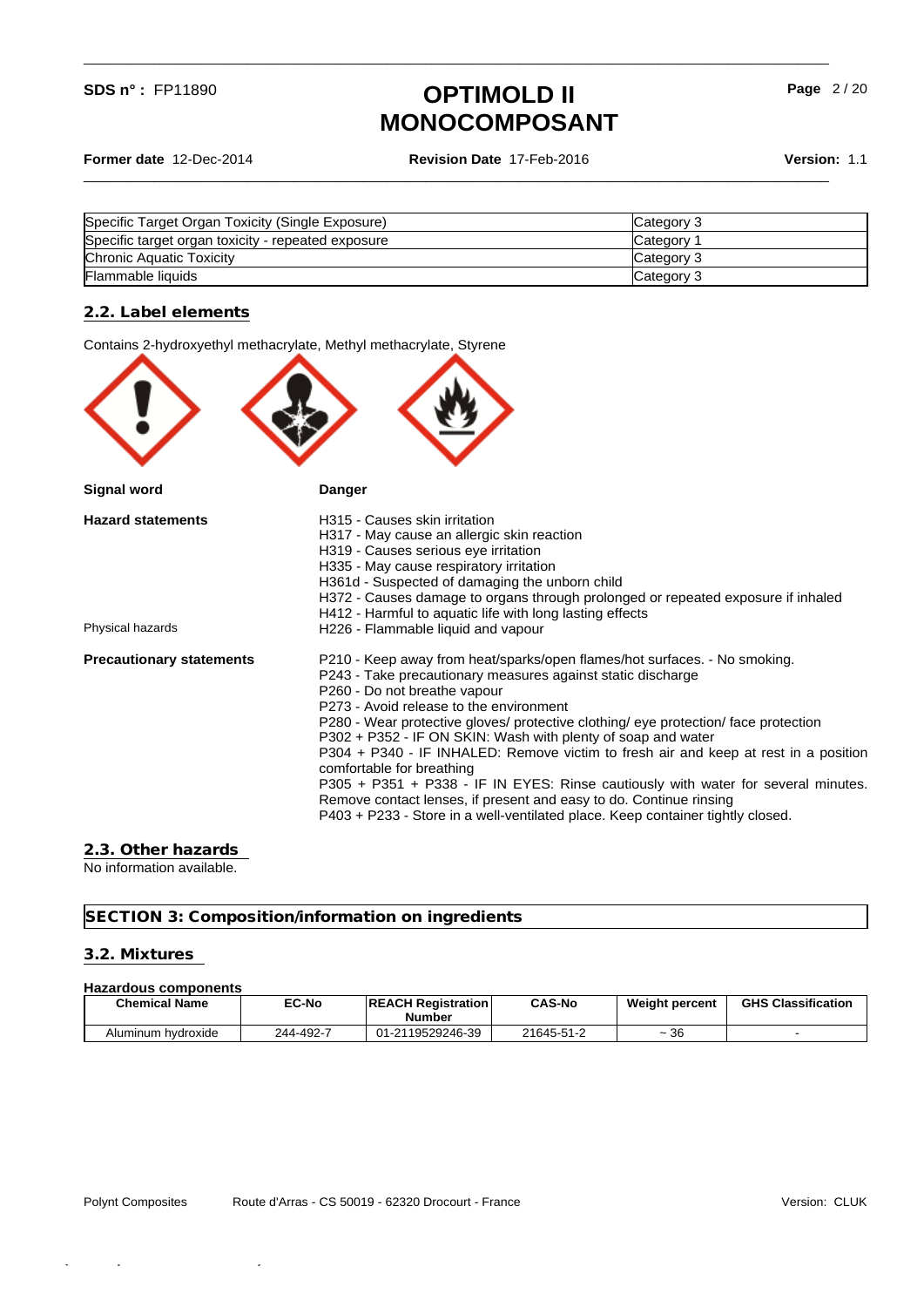**Former date** 12-Dec-2014 **Revision Date** 17-Feb-2016 **Version:** 1.1

\_\_\_\_\_\_\_\_\_\_\_\_\_\_\_\_\_\_\_\_\_\_\_\_\_\_\_\_\_\_\_\_\_\_\_\_\_\_\_\_\_\_\_\_\_\_\_\_\_\_\_\_\_\_\_\_\_\_\_\_\_\_\_\_\_\_\_\_\_\_\_\_\_\_\_\_\_\_\_\_\_\_\_\_\_\_\_\_\_\_\_\_\_\_\_\_

\_\_\_\_\_\_\_\_\_\_\_\_\_\_\_\_\_\_\_\_\_\_\_\_\_\_\_\_\_\_\_\_\_\_\_\_\_\_\_\_\_\_\_\_\_\_\_\_\_\_\_\_\_\_\_\_\_\_\_\_\_\_\_\_\_\_\_\_\_\_\_\_\_\_\_\_\_\_\_\_\_\_\_\_\_\_\_\_\_\_\_\_\_\_\_\_

| Styrene                                                                                     | 202-851-5 | 01-2119457861-32  | 100-42-5    | ~26      | Flam. Liq. 3 (H226)<br>Repr. 2 (H361d)<br>Acute Tox. 4 (H332)<br>Skin Irrit. 2 (H315)<br>Eye Irrit. 2 (H319)<br>Asp. Tox. 1 (H304)<br>STOT SE 3 (H335)<br>STOT RE 1 (H372)<br>Aquatic Chronic 3<br>(H412) |
|---------------------------------------------------------------------------------------------|-----------|-------------------|-------------|----------|-----------------------------------------------------------------------------------------------------------------------------------------------------------------------------------------------------------|
| Talc                                                                                        | 238-877-9 | No data available | 14807-96-6  | ~2~      | $\blacksquare$                                                                                                                                                                                            |
| 2-hydroxyethyl<br>methacrylate                                                              | 212-782-2 | 01-2119490169-29  | 868-77-9    | ~2~      | Eye Irrit. 2 (H319)<br>Skin Sens. 1 (H317)                                                                                                                                                                |
| Methyl methacrylate                                                                         | 201-297-1 | 01-2119452498-28  | 80-62-6     | ~2~      | Flam. Liq. 2 (H225)<br>STOT SE 3 (H335)<br>Skin Irrit. 2 (H315)<br>Skin Sens. 1 (H317)                                                                                                                    |
| Pyrogenic micro-dispersed<br>silica, synthetic X-ray<br>amorphous silicon dioxide<br>(SiO2) | 231-545-4 | 01-2119379499-16  | 112945-52-5 | $~1$ 0.4 |                                                                                                                                                                                                           |

**For the full text of the H-Statements mentioned in this Section, see Section 16**

#### **SECTION 4: First aid measures**

#### **4.1. Description of first aid measures**

| <b>General advice</b>             | Show this safety data sheet to the doctor in attendance<br>Do not breathe dust/fume/gas/mist/vapours/spray                                         |
|-----------------------------------|----------------------------------------------------------------------------------------------------------------------------------------------------|
| <b>Eye Contact</b>                | Rinse thoroughly with plenty of water, also under the eyelids.<br>Keep eye wide open while rinsing.<br>If symptoms persist, call a physician       |
| <b>Skin contact</b>               | Wash off immediately with soap and plenty of water removing all contaminated clothes<br>and shoes<br>If skin irritation persists, call a physician |
| <b>Inhalation</b>                 | Move to fresh air<br>If not breathing, give artificial respiration<br>Consult a physician                                                          |
| Ingestion                         | Do NOT induce vomiting<br>Rinse mouth.<br>Consult a physician                                                                                      |
| <b>Protection of first-aiders</b> | Use personal protective equipment<br>See section 8 for more information                                                                            |
|                                   | 4.2. Most important symptoms and effects, both acute and delayed                                                                                   |

| <b>Eye Contact</b>  | Irritating to eyes                                                                                                       |
|---------------------|--------------------------------------------------------------------------------------------------------------------------|
| <b>Skin contact</b> | Irritating to skin<br>May cause sensitisation by skin contact                                                            |
| <b>Inhalation</b>   | Harmful: danger of serious damage to health by prolonged exposure through inhalation<br>Irritating to respiratory system |

Polynt Composites Route d'Arras - CS 50019 - 62320 Drocourt - France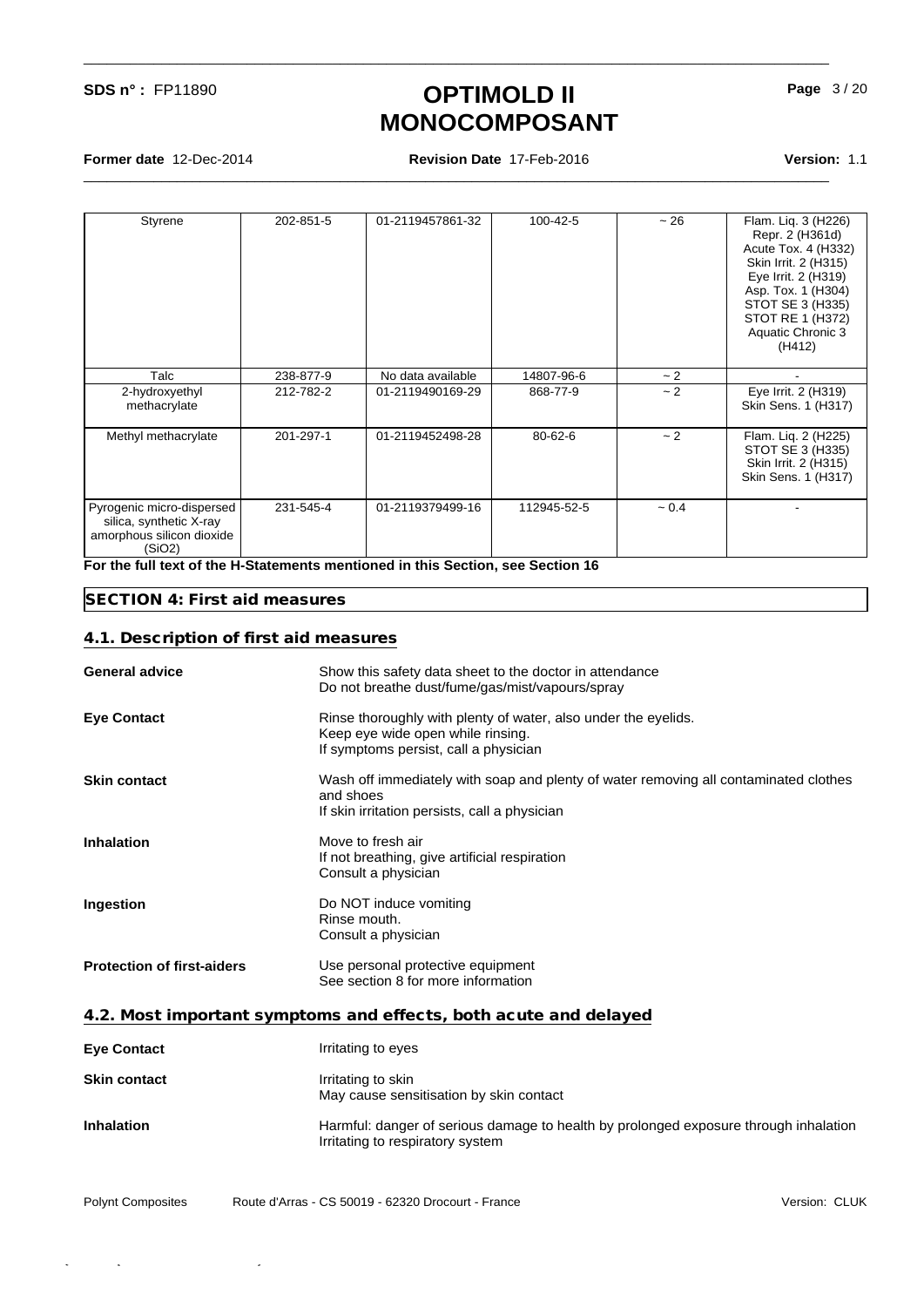\_\_\_\_\_\_\_\_\_\_\_\_\_\_\_\_\_\_\_\_\_\_\_\_\_\_\_\_\_\_\_\_\_\_\_\_\_\_\_\_\_\_\_\_\_\_\_\_\_\_\_\_\_\_\_\_\_\_\_\_\_\_\_\_\_\_\_\_\_\_\_\_\_\_\_\_\_\_\_\_\_\_\_\_\_\_\_\_\_\_\_\_\_\_\_\_

**Page** 4 / 20

**Former date** 12-Dec-2014 **Revision Date** 17-Feb-2016 **Version:** 1.1

| Ingestion                                                               | Ingestion may cause gastrointestinal irritation, nausea, vomiting and diarrhoea.                                                                                                                                                                                                                               |               |
|-------------------------------------------------------------------------|----------------------------------------------------------------------------------------------------------------------------------------------------------------------------------------------------------------------------------------------------------------------------------------------------------------|---------------|
|                                                                         | 4.3. Indication of any immediate medical attention and special treatment needed                                                                                                                                                                                                                                |               |
| <b>Notes to physician</b>                                               | No information available                                                                                                                                                                                                                                                                                       |               |
| SECTION 5: Firefighting measures                                        |                                                                                                                                                                                                                                                                                                                |               |
| 5.1. Extinguishing media                                                |                                                                                                                                                                                                                                                                                                                |               |
| Suitable extinguishing media                                            | Dry chemical, Foam, Carbon dioxide (CO <sub>2</sub> ), (closed systems)                                                                                                                                                                                                                                        |               |
| <b>Extinguishing Media Which Must</b><br>not be Used for Safety Reasons | Do not use a solid water stream as it may scatter and spread fire.                                                                                                                                                                                                                                             |               |
|                                                                         | 5.2. Special hazards arising from the substance or mixture                                                                                                                                                                                                                                                     |               |
| itself, combustion products,<br>resulting gases                         | Special exposure hazards arising Vapours may form explosive mixtures with air. Most vapours are heavier than air. They<br>from the substance or preparation will spread along ground and collect in low or confined areas (sewers, basements, tanks)<br>Heating or fire can release toxic gas: Carbon monoxide |               |
| 5.3. Advice for firefighters                                            |                                                                                                                                                                                                                                                                                                                |               |
| <b>Special protective equipment for</b><br>fire-fighters                | Wear self-contained breathing apparatus and protective suit.                                                                                                                                                                                                                                                   |               |
| <b>Other information</b>                                                | Cool containers / tanks with water spray.<br>Fire residues and contaminated fire extinguishing water must be disposed of in<br>accordance with local regulations.                                                                                                                                              |               |
| SECTION 6: Accidental release measures                                  |                                                                                                                                                                                                                                                                                                                |               |
|                                                                         | 6.1. Personal precautions, protective equipment and emergency procedures                                                                                                                                                                                                                                       |               |
| For non-emergency personnel<br><b>Personal precautions</b>              | Remove all sources of ignition<br>Heat, flames and sparks.<br>Take precautionary measures against static charges.<br>Ensure adequate ventilation<br>Use personal protective equipment                                                                                                                          |               |
| For emergency responders                                                | Avoid breathing vapours or mists In the event of fire and/or explosion do not breathe<br>fumes. Use personal protective equipment                                                                                                                                                                              |               |
| 6.2. Environmental precautions                                          |                                                                                                                                                                                                                                                                                                                |               |
| <b>Environmental precautions</b>                                        | The product should not be allowed to enter drains, water courses or the soil.<br>Do not flush into surface water or sanitary sewer system                                                                                                                                                                      |               |
|                                                                         | 6.3. Methods and material for containment and cleaning up                                                                                                                                                                                                                                                      |               |
| Methods for cleaning up                                                 | Contain spillage, and then collect with non-combustible absorbent material, (e.g. sand,<br>earth, diatomaceous earth, vermiculite) and place in container for disposal according to<br>local / national regulations (see section 13)<br>Use clean non-sparking tools to collect absorbed material              |               |
| 6.4. Reference to other sections                                        |                                                                                                                                                                                                                                                                                                                |               |
| <b>Polynt Composites</b>                                                | Route d'Arras - CS 50019 - 62320 Drocourt - France                                                                                                                                                                                                                                                             | Version: CLUK |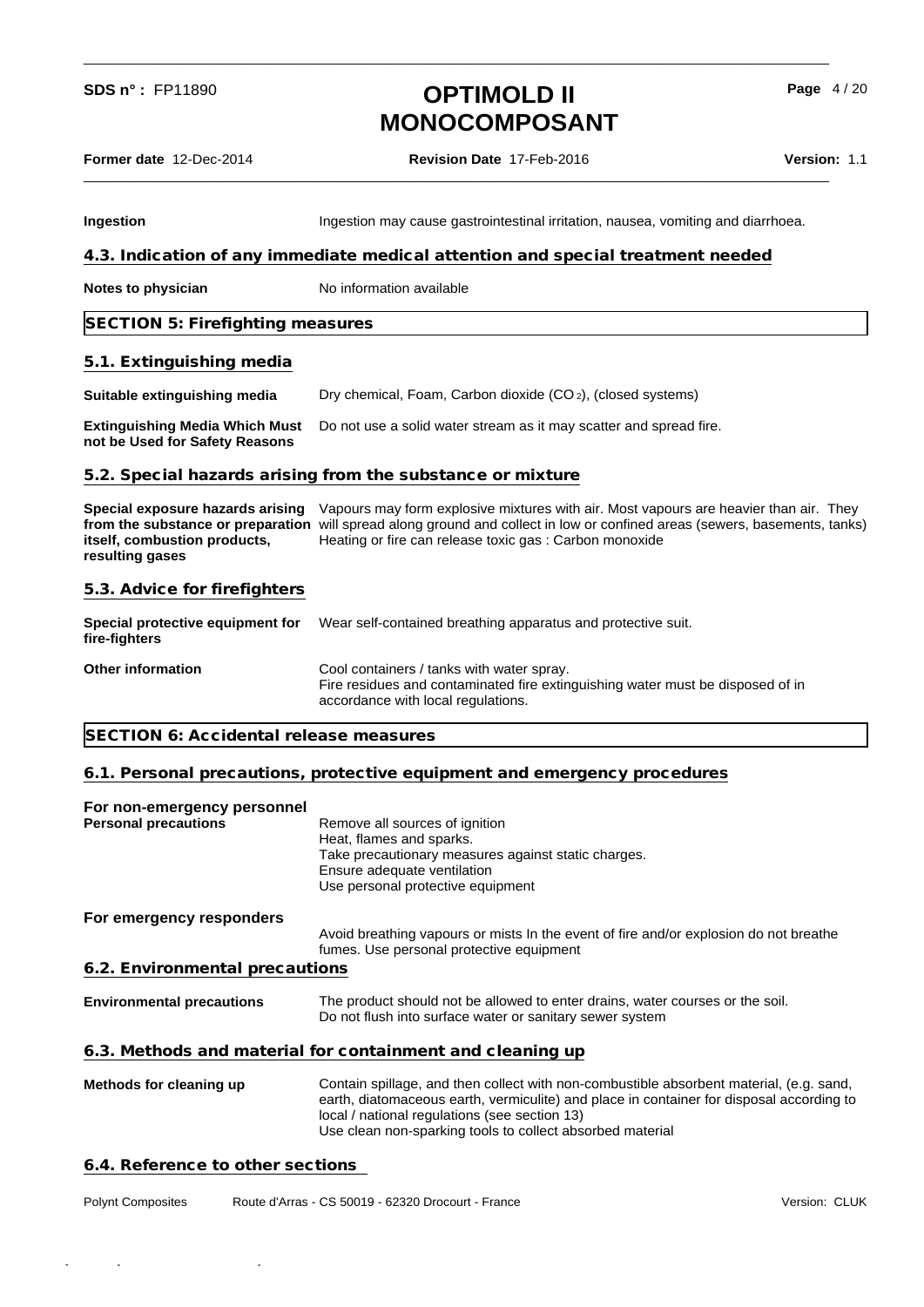\_\_\_\_\_\_\_\_\_\_\_\_\_\_\_\_\_\_\_\_\_\_\_\_\_\_\_\_\_\_\_\_\_\_\_\_\_\_\_\_\_\_\_\_\_\_\_\_\_\_\_\_\_\_\_\_\_\_\_\_\_\_\_\_\_\_\_\_\_\_\_\_\_\_\_\_\_\_\_\_\_\_\_\_\_\_\_\_\_\_\_\_\_\_\_\_

\_\_\_\_\_\_\_\_\_\_\_\_\_\_\_\_\_\_\_\_\_\_\_\_\_\_\_\_\_\_\_\_\_\_\_\_\_\_\_\_\_\_\_\_\_\_\_\_\_\_\_\_\_\_\_\_\_\_\_\_\_\_\_\_\_\_\_\_\_\_\_\_\_\_\_\_\_\_\_\_\_\_\_\_\_\_\_\_\_\_\_\_\_\_\_\_

**Former date** 12-Dec-2014 **Revision Date** 17-Feb-2016 **Version:** 1.1

**Page** 5 / 20

See section 8 for more information See Section 12 for additional Ecological Information

| SECTION 7: Handling and storage                 |                                                                                                                                                                                                                                                   |
|-------------------------------------------------|---------------------------------------------------------------------------------------------------------------------------------------------------------------------------------------------------------------------------------------------------|
| 7.1. Precautions for safe handling              |                                                                                                                                                                                                                                                   |
| <b>Precautions for safe handling</b>            | Avoid static electricity build up with connection to earth<br>Use only in area provided with appropriate exhaust ventilation<br>In case of insufficient ventilation, wear suitable respiratory equipment<br>For personal protection see section 8 |
| Prevention of fire and explosion                | Keep away from open flames, hot surfaces and sources of ignition Do not use<br>compressed air for filling, discharging or handling. Empty containers may contain<br>flammable or explosive vapours                                                |
| <b>Hygiene measures</b>                         | When using, do not eat, drink or smoke Provide regular cleaning of equipment, work<br>area and clothing Wash hands before breaks and at the end of workday.                                                                                       |
|                                                 | 7.2. Conditions for safe storage, including any incompatibilities                                                                                                                                                                                 |
| <b>Technical measures/Storage</b><br>conditions | Keep in a dry, cool and well-ventilated place.<br>Keep at temperature not exceeding 30°C<br>Keep away from heat and sources of ignition.                                                                                                          |
| <b>Materials to avoid</b>                       | Strong oxidizing agents, Peroxides, Reducing agents                                                                                                                                                                                               |
|                                                 |                                                                                                                                                                                                                                                   |

**Packageing material** metallic GRP Tanks (Reinforced Glass Polyester)

**Unsuitable materials for containers**Aluminium copper Copper alloys

#### **7.3. Specific end use(s)**

**Specific use(s)** No information available

**SECTION 8: Exposure controls/personal protection**

#### **8.1. Control parameters**

#### **Occupational Exposure limits**

| <b>Chemical Name</b>             | <b>European Union</b> | <b>ACGIH OEL (Ceiling)</b>                                                               | The United Kingdom                                                                                         | Ireland                                                                             |
|----------------------------------|-----------------------|------------------------------------------------------------------------------------------|------------------------------------------------------------------------------------------------------------|-------------------------------------------------------------------------------------|
| Aluminum hydroxide<br>21645-51-2 |                       |                                                                                          | STEL 30 mg/m <sup>3</sup> STEL 12<br>mg/m <sup>3</sup> TWA 10 mg/m <sup>3</sup><br>TWA 4 mg/m <sup>3</sup> | We are not aware of any<br>national exposure limit.                                 |
| Styrene<br>100-42-5              |                       | TLV-8h TWA: 20 ppm - 85<br>mq/m <sup>3</sup><br>TLV-15min STEL: 40 ppm -<br>170 mg/m $3$ | STEL 250 ppm STEL<br>1080 mg/m $3$<br>TWA 100 ppm TWA 430<br>mq/m <sup>3</sup>                             | TWA 20 ppm TWA 85<br>mq/m <sup>3</sup><br>STEL 40 ppm STEL 170<br>mq/m <sup>3</sup> |
| Talc<br>14807-96-6               |                       | TWA 2 mg/m <sup>3</sup>                                                                  | STEL 3 mg/m <sup>3</sup> TWA 1<br>mq/m <sup>3</sup>                                                        | TWA 10 mg/m <sup>3</sup> TWA 0.8<br>mq/m <sup>3</sup>                               |
| Methyl methacrylate<br>80-62-6   |                       | TWA 50 ppm, STEL 100<br>ppm (2007)                                                       | STEL 100 ppm STEL 416<br>mg/m <sup>3</sup> TWA 50 ppm TWA<br>$208 \,\mathrm{mq/m^3}$                       | TWA 50 ppm STEL 100<br>ppm                                                          |

### **Special hazards arising from the substance or mixture**

| <b>Biological standards</b> |                          |                              |                |  |  |
|-----------------------------|--------------------------|------------------------------|----------------|--|--|
| <b>Chemical Name</b>        | <b>Union</b><br>European | <b>United Kinadom</b><br>⊺he | <b>Ireland</b> |  |  |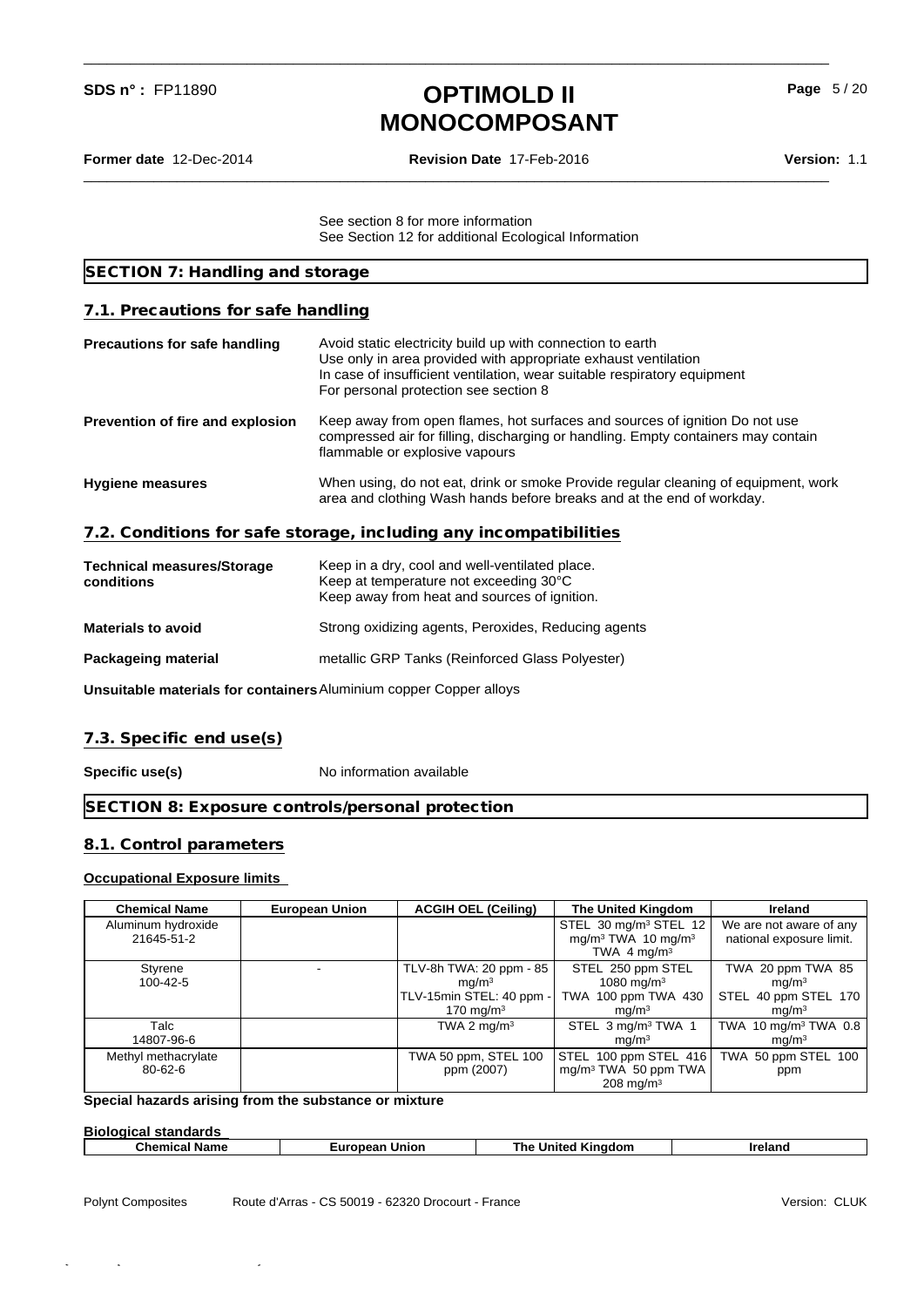\_\_\_\_\_\_\_\_\_\_\_\_\_\_\_\_\_\_\_\_\_\_\_\_\_\_\_\_\_\_\_\_\_\_\_\_\_\_\_\_\_\_\_\_\_\_\_\_\_\_\_\_\_\_\_\_\_\_\_\_\_\_\_\_\_\_\_\_\_\_\_\_\_\_\_\_\_\_\_\_\_\_\_\_\_\_\_\_\_\_\_\_\_\_\_\_

**Former date** 12-Dec-2014 **Revision Date** 17-Feb-2016 **Version:** 1.1

**Page** 6 / 20

| Styrene                                             |                   |                                 | We are not aware of any national | We are not aware of any national |
|-----------------------------------------------------|-------------------|---------------------------------|----------------------------------|----------------------------------|
| $100 - 42 - 5$                                      |                   |                                 | exposure limit.                  | exposure limit.                  |
| Derived No Effect Level (DNEL)                      |                   |                                 |                                  |                                  |
|                                                     |                   | Derived No Effect Level (DNEL)  |                                  |                                  |
|                                                     |                   | Aluminum hydroxide (21645-51-2) |                                  |                                  |
| Type                                                | DNEL oral         | DNEL dermal                     | <b>DNEL</b> inhalation           | Remark                           |
| Workers - Long Term - Local<br>effect               |                   |                                 | $3.59 \,\mathrm{mq/m^3}$         |                                  |
| General Population - Long<br>Term - Systemic effect | 2.37 mg/kg bw/day |                                 |                                  |                                  |

| Styrene (100-42-5)                                         |                  |                  |                         |        |
|------------------------------------------------------------|------------------|------------------|-------------------------|--------|
| Type                                                       | DNEL oral        | DNEL dermal      | DNEL inhalation         | Remark |
| Workers - Long Term -<br>Systemic effect                   |                  | 406 mg/Kg bw/day | $85 \text{ mg/m}^3$     |        |
| Workers - Acute Short Term -<br>Local effect               |                  |                  | 306 mg/m <sup>3</sup>   |        |
| Workers - Acute Short term -<br>Systemic effect            |                  |                  | 289 mg/m $3$            |        |
| General Population - Acute<br>Short Term - Local effect    |                  |                  | 182.7 mg/m <sup>3</sup> |        |
| General Population - Acute<br>Short Term - Systemic effect |                  |                  | 174.2 mg/m <sup>3</sup> |        |
| General Population - Long<br>Term - Systemic effect        | 2.1 mg/Kg bw/day | 343 mg/Kg bw/day | 10.2 mg/m <sup>3</sup>  |        |

| 2-hydroxyethyl methacrylate (868-77-9)              |                   |                   |                         |        |
|-----------------------------------------------------|-------------------|-------------------|-------------------------|--------|
| Type                                                | DNEL oral         | DNEL dermal       | DNEL inhalation         | Remark |
| Workers - Long Term -<br>Systemic effect            |                   | 1.3 mg/kg bw/day  | $4.9 \,\mathrm{mg/m^3}$ |        |
| General Population - Long<br>Term - Systemic effect | 0.83 mg/kg bw/day | 0.83 mg/kg bw/day | $2.9 \,\mathrm{mg/m^3}$ |        |

|                                                         |           | Methyl methacrylate (80-62-6) |                         |        |
|---------------------------------------------------------|-----------|-------------------------------|-------------------------|--------|
| Type                                                    | DNEL oral | DNEL dermal                   | <b>DNEL</b> inhalation  | Remark |
| Workers - Long Term -<br>Systemic effect                |           | 13.67 mg/kg bw/day            | $208 \,\mathrm{mq/m^3}$ |        |
| Workers - Long Term - Local<br>effect                   |           | $1.5 \text{ mg/cm}^2$         | $208$ mg/m <sup>3</sup> |        |
| <b>Workers - Acute Short Term -</b><br>Local effect     |           | 1.5 mg/cm <sup>2</sup>        |                         |        |
| General Population - Long<br>Term - Systemic effect     |           | 8.2 mg/kg bw/day              | 74.3 mg/m <sup>3</sup>  |        |
| General Population - Long<br>Term - Local effect        |           | 1.5 mg/cm <sup>2</sup>        | $104 \text{ mg/m}^3$    |        |
| General Population - Acute<br>Short Term - Local effect |           | $1.5 \text{ mg/cm}^2$         |                         |        |

| Pyrogenic micro-dispersed silica, synthetic X-ray amorphous silicon dioxide (SiO2) (112945-52-5) |           |             |                     |        |
|--------------------------------------------------------------------------------------------------|-----------|-------------|---------------------|--------|
| $\tau_\mathsf{VDE}$                                                                              | DNEL oral | DNEL dermal | DNEL inhalation     | Remark |
|                                                                                                  |           |             |                     |        |
| Workers - Long Term -                                                                            |           |             | 4 mg/m <sup>3</sup> |        |
| Systemic effect                                                                                  |           |             |                     |        |

Polynt Composites

Quick-FDS [17581-12040-15584-010566] - 2016-02-18 - 03:20:40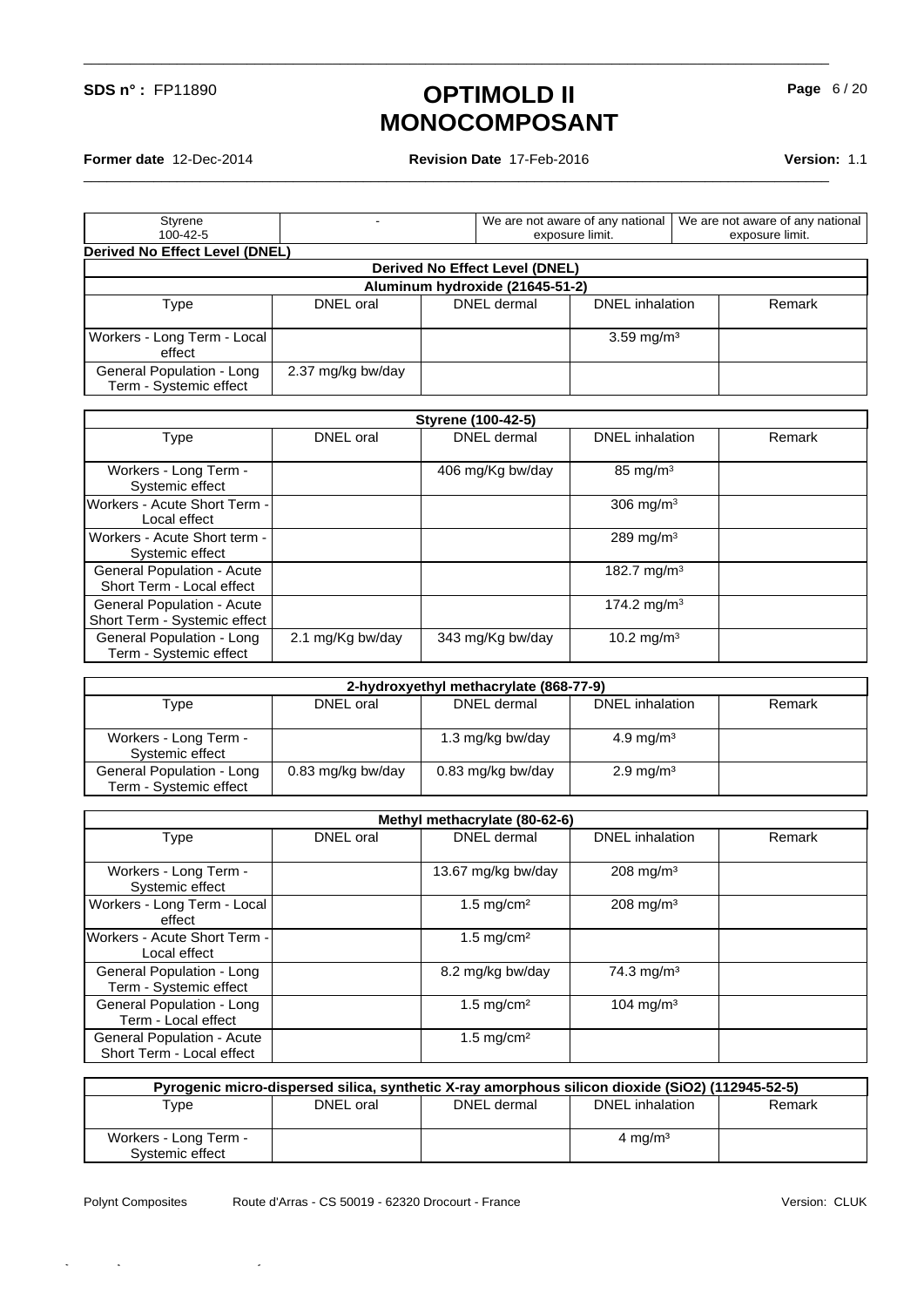**Former date** 12-Dec-2014 **Revision Date** 17-Feb-2016 **Version:** 1.1

\_\_\_\_\_\_\_\_\_\_\_\_\_\_\_\_\_\_\_\_\_\_\_\_\_\_\_\_\_\_\_\_\_\_\_\_\_\_\_\_\_\_\_\_\_\_\_\_\_\_\_\_\_\_\_\_\_\_\_\_\_\_\_\_\_\_\_\_\_\_\_\_\_\_\_\_\_\_\_\_\_\_\_\_\_\_\_\_\_\_\_\_\_\_\_\_

\_\_\_\_\_\_\_\_\_\_\_\_\_\_\_\_\_\_\_\_\_\_\_\_\_\_\_\_\_\_\_\_\_\_\_\_\_\_\_\_\_\_\_\_\_\_\_\_\_\_\_\_\_\_\_\_\_\_\_\_\_\_\_\_\_\_\_\_\_\_\_\_\_\_\_\_\_\_\_\_\_\_\_\_\_\_\_\_\_\_\_\_\_\_\_\_

**Page** 7 / 20

#### **Predicted No Effect Concentration**  $(\mathbf{P} \mathbf{P})$

| (PNEU)                                                   |          |         |  |
|----------------------------------------------------------|----------|---------|--|
| <b>PNEC Component</b><br>Aluminum hydroxide (21645-51-2) |          |         |  |
|                                                          |          |         |  |
|                                                          | PNEC STP | 20 mg/L |  |

| <b>Styrene (100-42-5)</b>      |                      |                        |  |
|--------------------------------|----------------------|------------------------|--|
| Exposure                       | Type                 | <b>PNEC</b>            |  |
| Fresh water                    | <b>PNEC Agua</b>     | $0.028$ mg/L           |  |
| Marine water                   | <b>PNEC Agua</b>     | $0.014$ mg/L           |  |
| Intermittent use/release       | <b>PNEC Agua</b>     | $0.04$ mg/L            |  |
| Fresh water                    | <b>PNEC Sediment</b> | $0.614$ mg/Kg.dw       |  |
| Marine water                   | <b>PNEC Sediment</b> | $0.307$ mg/Kg.dw       |  |
| <b>Terrestrial Compartment</b> | <b>PNEC Soil</b>     | $0.2 \text{ mg/Kg.dw}$ |  |
| STP microorganisms             | <b>PNEC STP</b>      | 5 mg/L                 |  |

|                          | 2-hydroxyethyl methacrylate (868-77-9) |                        |
|--------------------------|----------------------------------------|------------------------|
| Exposure                 | Type                                   | <b>PNEC</b>            |
| Fresh water              | <b>PNEC Agua</b>                       | $0.482$ mg/L           |
| Marine water             | <b>PNEC Aqua</b>                       | $0.482$ mg/L           |
| Intermittent use/release | <b>PNEC Aqua</b>                       | 1 $mq/L$               |
|                          | PNEC STP                               | $10 \text{ mg/L}$      |
| Fresh water              | <b>PNEC Sediment</b>                   | 3.79 mg/kg sediment dw |
| Marine water             | <b>PNEC Sediment</b>                   | 3.79 mg/kg sediment dw |
|                          | <b>PNEC Soil</b>                       | 0.476 mg/kg soil dw    |

|                                | Methyl methacrylate (80-62-6) |                        |
|--------------------------------|-------------------------------|------------------------|
| Exposure                       | Type                          | <b>PNEC</b>            |
| Fresh water                    | <b>PNEC Agua</b>              | $0.94$ mg/L            |
| Marine water                   | <b>PNEC Aqua</b>              | $0.94$ mg/L            |
| Intermittent use/release       | <b>PNEC Agua</b>              | $0.94$ mg/L            |
| Fresh water                    | <b>PNEC Sediment</b>          | 5.74 mg/kg sediment dw |
| <b>Terrestrial Compartment</b> | <b>PNEC Soil</b>              | 1.47 mg/kg soil dw     |
|                                | PNEC STP                      | $10 \text{ mg/L}$      |

| Pyrogenic micro-dispersed silica, synthetic X-ray amorphous silicon dioxide (SiO2) (112945-52-5) |                     |             |  |
|--------------------------------------------------------------------------------------------------|---------------------|-------------|--|
| :xposure                                                                                         | $\tau_\mathsf{VDE}$ | PNEC        |  |
| Secondary Poisoning                                                                              | PNEC Oral           | 60000 ma/ka |  |

#### **8.2. Exposure controls**

| <b>Occupational exposure controls</b><br><b>Engineering measures</b>          | Apply technical measures to comply with the occupational exposure limits.<br>When working in confined spaces (tanks, containers, etc.), ensure that there is a supply<br>of air suitable for breathing and wear the recommended equipment                                                                                                                                                                                                                                                                                                                                     |               |
|-------------------------------------------------------------------------------|-------------------------------------------------------------------------------------------------------------------------------------------------------------------------------------------------------------------------------------------------------------------------------------------------------------------------------------------------------------------------------------------------------------------------------------------------------------------------------------------------------------------------------------------------------------------------------|---------------|
| Personal protective equipment                                                 |                                                                                                                                                                                                                                                                                                                                                                                                                                                                                                                                                                               |               |
| <b>General Information</b><br><b>Respiratory protection</b><br>Eye protection | Use personal protective equipment.<br>Provide a good standard of general ventilation (not less than 3 to 5 air changes per hour)<br>If exposure limits are likely to be exceeded / In case of insufficient ventilation wear<br>suitable respiratory equipment :<br>Breathing apparatus with filter Type A (Organic gases and vapours filter conforming to<br>EN 14387, APF 40 < 1 hour, APF 200 > 1 hour) / Type A(2)/P3 in combination with<br>Particulates filter conforming to EN 143, if exposed to dust<br>Safety glasses with side-shields. Do not wear contact lenses. |               |
| <b>Polynt Composites</b>                                                      | Route d'Arras - CS 50019 - 62320 Drocourt - France                                                                                                                                                                                                                                                                                                                                                                                                                                                                                                                            | Version: CLUK |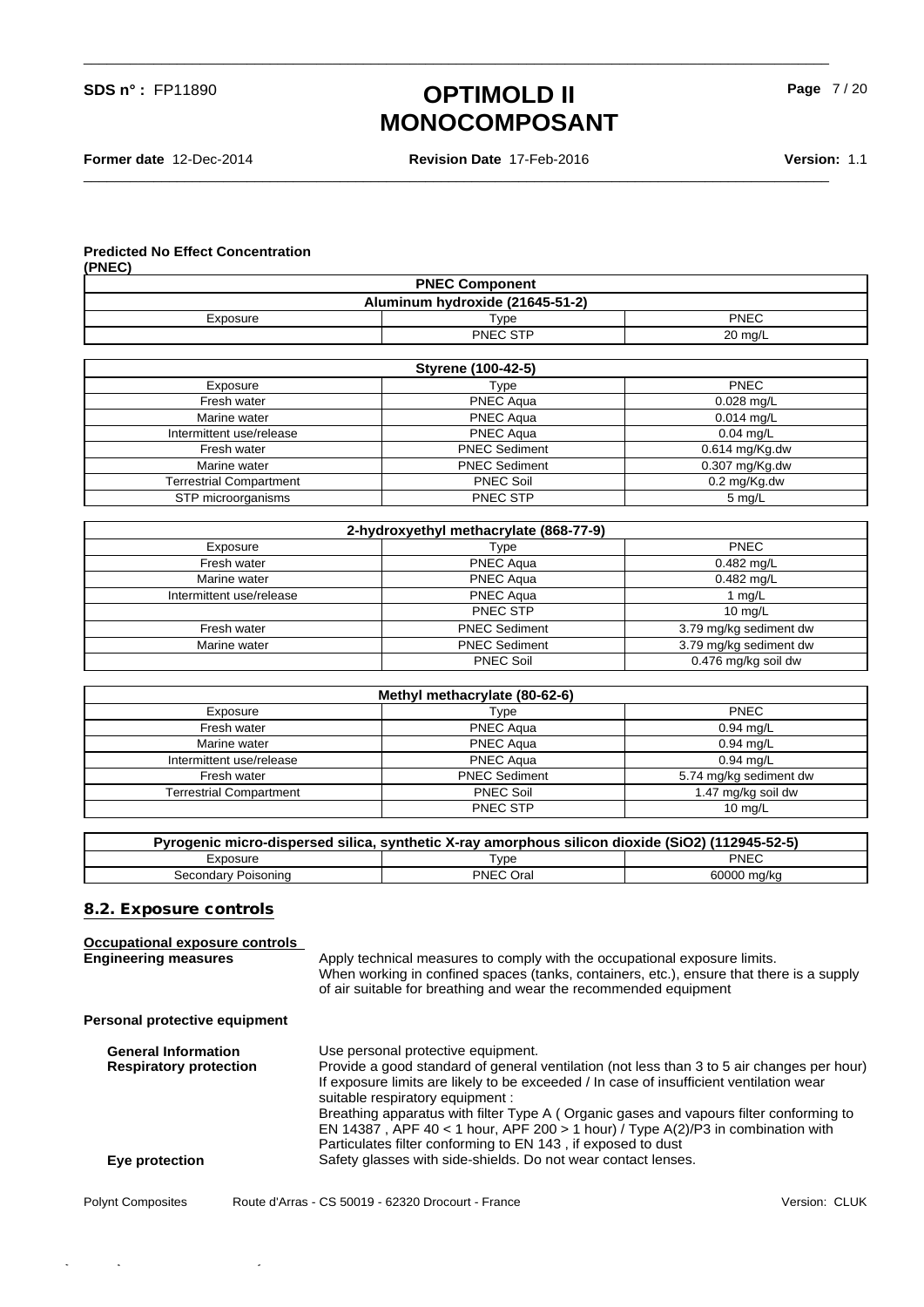\_\_\_\_\_\_\_\_\_\_\_\_\_\_\_\_\_\_\_\_\_\_\_\_\_\_\_\_\_\_\_\_\_\_\_\_\_\_\_\_\_\_\_\_\_\_\_\_\_\_\_\_\_\_\_\_\_\_\_\_\_\_\_\_\_\_\_\_\_\_\_\_\_\_\_\_\_\_\_\_\_\_\_\_\_\_\_\_\_\_\_\_\_\_\_\_

\_\_\_\_\_\_\_\_\_\_\_\_\_\_\_\_\_\_\_\_\_\_\_\_\_\_\_\_\_\_\_\_\_\_\_\_\_\_\_\_\_\_\_\_\_\_\_\_\_\_\_\_\_\_\_\_\_\_\_\_\_\_\_\_\_\_\_\_\_\_\_\_\_\_\_\_\_\_\_\_\_\_\_\_\_\_\_\_\_\_\_\_\_\_\_\_

**Page** 8 / 20

**Former date** 12-Dec-2014 **Revision Date** 17-Feb-2016 **Version:** 1.1

**Skin and body protection** Antistatic boots. Protective shoes or boots. Wear fire/flame resistant/retardant clothing.<br>**Hand protection** Wear chemically resistant gloves (tested to EN 374) in combination with 'basic' Wear chemically resistant gloves (tested to EN 374) in combination with 'basic' employee training Glove material : Neoprene , Nitriles , Viton (R) or Polyvinyl alcohol Gloves should be discarded and replaced if there is any indication of degradation or chemical breakthrough.

#### **Environmental exposure controls**

**Environmental exposure controls** Do not allow material to contaminate ground water system.

### **SECTION 9: Physical and chemical properties**

#### **9.1. Information on basic physical and chemical properties**

| <b>Property</b>                       | <b>Values</b>                                                         | Remark                    |
|---------------------------------------|-----------------------------------------------------------------------|---------------------------|
| Appearance                            | Yellowish                                                             |                           |
| <b>Physical state</b>                 | Liquid                                                                |                           |
| <b>Particle size</b>                  |                                                                       | no data available         |
| <b>Odour</b>                          | <b>Styrene</b>                                                        |                           |
| <b>Odour Threshold</b>                | $0.15$ ppm                                                            | Values related to styrene |
| рH                                    |                                                                       | no data available         |
| pH (as aqueous solution)              |                                                                       | no data available         |
| <b>Melting point/range</b>            | $-30$ °C                                                              | Values related to styrene |
| <b>Freezing point</b>                 |                                                                       | no data available         |
| <b>Boiling point</b>                  | 145 °C                                                                | Values related to styrene |
| <b>Flash point</b>                    | 31 °C                                                                 | Values related to styrene |
| <b>Evapouration rate</b>              |                                                                       | no data available         |
| <b>Flammability Limits in Air</b>     |                                                                       |                           |
| upper                                 | $6.1 - 6.8%$                                                          | Values related to styrene |
| <b>lower</b>                          | $0,9 - 1,1%$                                                          | Values related to styrene |
| Vapour pressure                       | 6 hPa                                                                 | $20^{\circ}$ C            |
| <b>Vapour density</b>                 | 3.6                                                                   | Values related to styrene |
| <b>Density</b>                        | $1.3$ g/cm $3$                                                        | $20^{\circ}$ C            |
| <b>Water solubility</b>               | Insoluble in water                                                    |                           |
| <b>Partition coefficient:</b>         | 3                                                                     | Values related to styrene |
| n-octanol/water                       |                                                                       |                           |
| <b>Autoignition temperature</b>       | 490 °C                                                                | Values related to styrene |
| <b>Decomposition temperature</b>      |                                                                       | no data available         |
| <b>Viscosity, kinematic</b>           | $1039$ mm $2/s$                                                       | $25^{\circ}$ C            |
| Viscosity, dynamic                    | 1350 mPa.s                                                            | $25^{\circ}$ C            |
| <b>Explosive properties</b>           |                                                                       | not applicable            |
| <b>Oxidizing properties</b>           |                                                                       | not applicable            |
| 9.2. Other information                |                                                                       |                           |
| <b>Property</b>                       | <b>Values</b>                                                         | Remark                    |
| Solubility in other solvents          | Soluble in most organic solvents                                      |                           |
| SECTION 10: Stability and reactivity  |                                                                       |                           |
| 10.1. Reactivity<br><b>Reactivity</b> | Product may ignite and burn at temperatures exceeding the flash point |                           |

# **10.2. Chemical stability**

**Stability** Stable under recommended storage conditions.

Polynt Composites

Route d'Arras - CS 50019 - 62320 Drocourt - France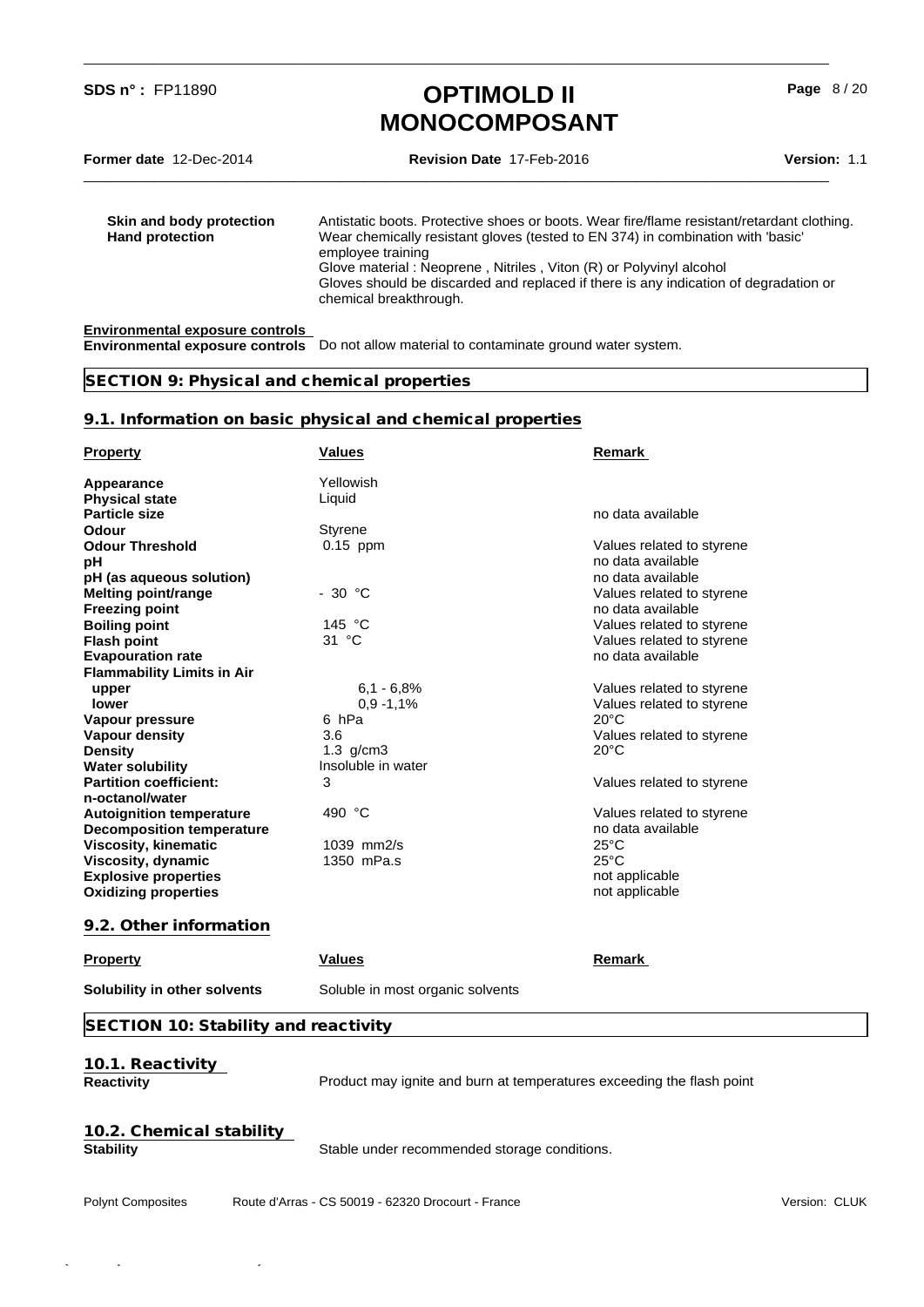**Former date** 12-Dec-2014 **Revision Date** 17-Feb-2016 **Version:** 1.1

\_\_\_\_\_\_\_\_\_\_\_\_\_\_\_\_\_\_\_\_\_\_\_\_\_\_\_\_\_\_\_\_\_\_\_\_\_\_\_\_\_\_\_\_\_\_\_\_\_\_\_\_\_\_\_\_\_\_\_\_\_\_\_\_\_\_\_\_\_\_\_\_\_\_\_\_\_\_\_\_\_\_\_\_\_\_\_\_\_\_\_\_\_\_\_\_

\_\_\_\_\_\_\_\_\_\_\_\_\_\_\_\_\_\_\_\_\_\_\_\_\_\_\_\_\_\_\_\_\_\_\_\_\_\_\_\_\_\_\_\_\_\_\_\_\_\_\_\_\_\_\_\_\_\_\_\_\_\_\_\_\_\_\_\_\_\_\_\_\_\_\_\_\_\_\_\_\_\_\_\_\_\_\_\_\_\_\_\_\_\_\_\_

**Page** 9 / 20

| 10.3. Possibility of hazardous reactions   |                                                                                                                      |
|--------------------------------------------|----------------------------------------------------------------------------------------------------------------------|
| <b>Hazardous reactions</b>                 | In use, may form flammable/explosive vapour-air mixture.                                                             |
| <b>Hazardous polymerisation</b>            | Polymerisation can occur.                                                                                            |
| 10.4. Conditions to avoid                  |                                                                                                                      |
| <b>Conditions to avoid</b>                 | Heat, flames and sparks.<br>Exposure to light.                                                                       |
|                                            | Take precautionary measures against static charges.                                                                  |
| 10.5. Incompatible materials               |                                                                                                                      |
| <b>Materials to avoid</b>                  | Strong oxidizing agents, Peroxides, Reducing agents                                                                  |
| 10.6. Hazardous decomposition products     |                                                                                                                      |
| <b>Hazardous decomposition</b><br>products | Incomplete combustion and thermolysis produces potentially toxic gases such as carbon<br>monoxide and carbon dioxide |
| SECTION 11: Toxicological information      |                                                                                                                      |
|                                            |                                                                                                                      |

### **11.1. Information on toxicological effects**

### **Acute toxicity**

**Inhalation** Harmful: danger of serious damage to health by prolonged exposure through inhalation Irritating to respiratory system

**Ingestion** Ingestion may cause gastrointestinal irritation, nausea, vomiting and diarrhoea.

| <b>Chemical Name</b>                                                                                       | LD50 Oral                           | LD50 Dermal                             | <b>LC50 Inhalation</b>                                               | <b>Read-across (Analogy)</b> |
|------------------------------------------------------------------------------------------------------------|-------------------------------------|-----------------------------------------|----------------------------------------------------------------------|------------------------------|
| Aluminum hydroxide<br>21645-51-2                                                                           | $>$ 2000 mg/kg bw (Rat)<br>OECD 423 |                                         | $> 2.3$ mg/L air (Rat,<br>aerosol) 4h<br>OECD 403, EPA 40 CFR<br>158 |                              |
| Styrene<br>100-42-5                                                                                        | 5000 mg/kg (Rat)                    | $>$ 2000 mg/kg bw (Rat) 24h<br>OECD 402 | 11.8 mg/L (Rat) 4h<br><b>CSR</b>                                     |                              |
| 2-hydroxyethyl<br>methacrylate<br>868-77-9                                                                 | 5564 mg/kg bw (Rat)<br>FDA.         | $>$ 5000 mg/kg bw (Rabbit)              |                                                                      |                              |
| Methyl methacrylate<br>$80 - 62 - 6$                                                                       | $>$ 5000 mg/kg bw (Rat)<br>OECD 401 | > 5000 mg/kg bw (Rabbit)<br>OECD 402    | [29.8 mg/L (7093 ppm) (Rat)]<br>4h (vapor)<br>OECD 403               |                              |
| Pyrogenic micro-dispersed<br>silica, synthetic X-ray<br>amorphous silicon dioxide<br>(SiO2)<br>112945-52-5 | $>$ 5000 mg/kg bw (Rat)<br>OECD 401 | $>$ 5000 mg/kg (Rabbit)                 | $> 0.14$ mg/L air (Rat) 4h<br>(analytical)<br>OECD 403               |                              |

#### **Skin corrosion/irritation**

| <b>Chemical Name</b>                    | <b>Skin corrosion/irritation</b>                              | Read-across (Analogy) |
|-----------------------------------------|---------------------------------------------------------------|-----------------------|
| Aluminum hydroxide<br>21645-51-2        | No skin irritation<br>No skin corrosion<br>rabbit<br>OECD 404 |                       |
| Styrene<br>100-42-5                     | Irritating to skin<br>in vivo assay<br>rabbit                 |                       |
| 2-hydroxyethyl methacrylate<br>868-77-9 | No skin irritation<br>in vivo assay<br>rabbit                 |                       |
| Methyl methacrylate<br>$80 - 62 - 6$    | Irritating to skin<br>rabbit<br><b>Draize Test</b>            |                       |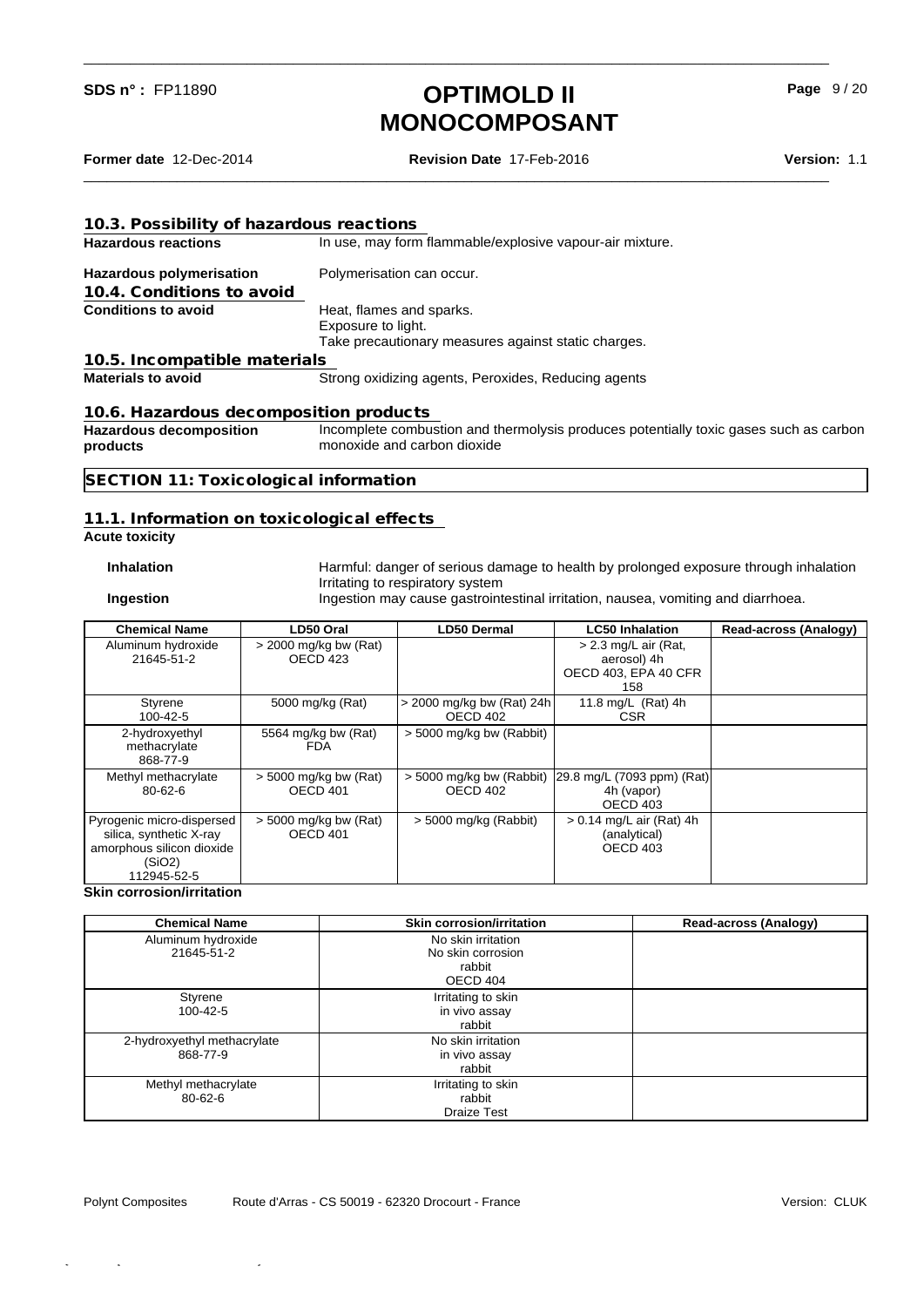**Former date** 12-Dec-2014 **Revision Date** 17-Feb-2016 **Version:** 1.1

\_\_\_\_\_\_\_\_\_\_\_\_\_\_\_\_\_\_\_\_\_\_\_\_\_\_\_\_\_\_\_\_\_\_\_\_\_\_\_\_\_\_\_\_\_\_\_\_\_\_\_\_\_\_\_\_\_\_\_\_\_\_\_\_\_\_\_\_\_\_\_\_\_\_\_\_\_\_\_\_\_\_\_\_\_\_\_\_\_\_\_\_\_\_\_\_

\_\_\_\_\_\_\_\_\_\_\_\_\_\_\_\_\_\_\_\_\_\_\_\_\_\_\_\_\_\_\_\_\_\_\_\_\_\_\_\_\_\_\_\_\_\_\_\_\_\_\_\_\_\_\_\_\_\_\_\_\_\_\_\_\_\_\_\_\_\_\_\_\_\_\_\_\_\_\_\_\_\_\_\_\_\_\_\_\_\_\_\_\_\_\_\_

| Pyrogenic micro-dispersed silica,         | No skin irritation |  |
|-------------------------------------------|--------------------|--|
| synthetic X-ray amorphous silicon dioxide | rabbit             |  |
| (SIO2)                                    | OECD 404           |  |
| 112945-52-5                               |                    |  |
|                                           |                    |  |

#### **Serious Eye Damage/Eye Irritation**

| No eye irritation<br>in vivo assay<br>rabbit<br>OECD 405<br>Irritating to eyes<br>in vivo assay |                                                       |
|-------------------------------------------------------------------------------------------------|-------------------------------------------------------|
|                                                                                                 |                                                       |
|                                                                                                 |                                                       |
|                                                                                                 |                                                       |
|                                                                                                 |                                                       |
|                                                                                                 |                                                       |
|                                                                                                 |                                                       |
|                                                                                                 |                                                       |
| Irritating to eyes                                                                              |                                                       |
| rabbit                                                                                          |                                                       |
| FDA (Food & Drug Administration)                                                                |                                                       |
| Mild eye irritation                                                                             |                                                       |
| rabbit                                                                                          |                                                       |
| Draize Test                                                                                     |                                                       |
| No eye irritation                                                                               |                                                       |
| rabbit                                                                                          |                                                       |
| OECD 405                                                                                        |                                                       |
|                                                                                                 |                                                       |
|                                                                                                 | rabbit<br>Maii salisa sanalilaatlan kilolilin santaat |

**Respiratory or skin sensitisation** May cause sensitisation by skin contact

| <b>Chemical Name</b>                                                                                    | Respiratory or skin sensitisation                                                                                                              | Read-across (Analogy) |
|---------------------------------------------------------------------------------------------------------|------------------------------------------------------------------------------------------------------------------------------------------------|-----------------------|
| Aluminum hydroxide<br>21645-51-2                                                                        | Does not cause skin sensitization<br>Does not cause respiratory sensitization<br>in vivo assay<br>guinea pig<br>OECD 406<br>EPA OPPTS 870,2600 |                       |
| Styrene<br>$100 - 42 - 5$                                                                               | Does not cause skin sensitization<br>Does not cause respiratory sensitization<br><b>CSR</b>                                                    |                       |
| 2-hydroxyethyl methacrylate<br>868-77-9                                                                 | May cause sensitisation by skin contact<br>in vivo assay<br>rabbit<br>mouse                                                                    |                       |
| Methyl methacrylate<br>$80 - 62 - 6$                                                                    | May cause sensitisation by skin contact<br>mouse<br>OECD 429                                                                                   |                       |
| Pyrogenic micro-dispersed silica,<br>synthetic X-ray amorphous silicon dioxide<br>(SiO2)<br>112945-52-5 | Does not cause skin sensitization<br>Does not cause respiratory sensitization                                                                  |                       |

### **Mutagenic Effects**

#### **in vitro study**

| <b>Chemical Name</b>        | Ames test                                           | <b>Read-across (Analogy)</b> |
|-----------------------------|-----------------------------------------------------|------------------------------|
| Styrene                     | Ambiguous                                           |                              |
| 100-42-5                    | In vitro gene mutation study in bacteria            |                              |
|                             | (S. typhimurium G46, TA1530, TA 1535, TA100, TA98,  |                              |
|                             | TA1538, TA 1537)                                    |                              |
|                             | <b>OECD 471</b>                                     |                              |
| 2-hydroxyethyl methacrylate | negative                                            |                              |
| 868-77-9                    | (Escherichia coli WP2 uvrA)                         |                              |
|                             | (S. typhimurium TA 1535, TA 1537, TA 98 and TA 100) |                              |
|                             | <b>OECD 471</b>                                     |                              |
|                             | OECD 472                                            |                              |
| Methyl methacrylate         | negative                                            |                              |
| 80-62-6                     | In vitro gene mutation study in bacteria            |                              |
|                             | <b>OECD 471</b>                                     |                              |

Quick-FDS [17581-12040-15584-010566] - 2016-02-18 - 03:20:40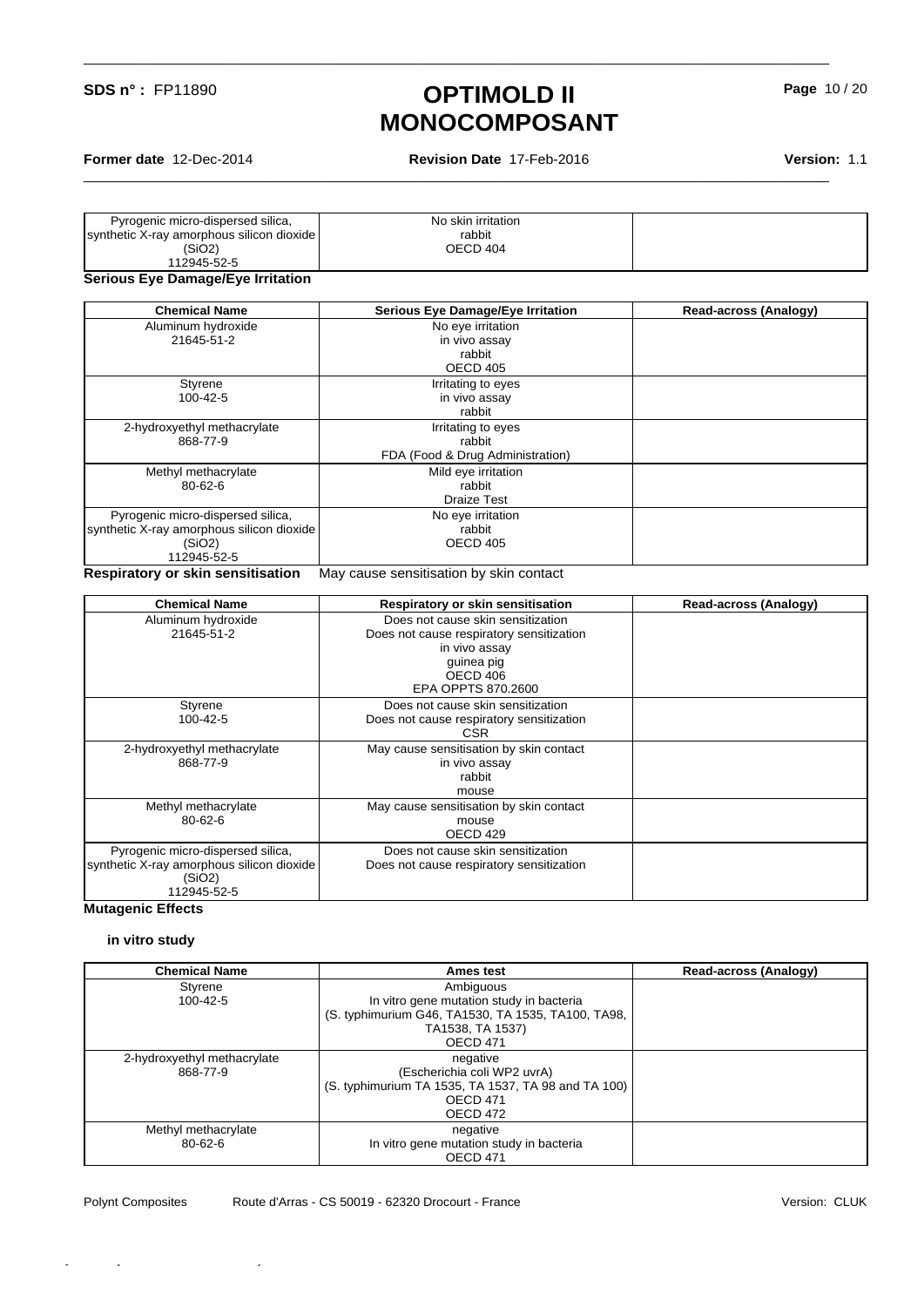**Former date** 12-Dec-2014 **Revision Date** 17-Feb-2016 **Version:** 1.1

\_\_\_\_\_\_\_\_\_\_\_\_\_\_\_\_\_\_\_\_\_\_\_\_\_\_\_\_\_\_\_\_\_\_\_\_\_\_\_\_\_\_\_\_\_\_\_\_\_\_\_\_\_\_\_\_\_\_\_\_\_\_\_\_\_\_\_\_\_\_\_\_\_\_\_\_\_\_\_\_\_\_\_\_\_\_\_\_\_\_\_\_\_\_\_\_

\_\_\_\_\_\_\_\_\_\_\_\_\_\_\_\_\_\_\_\_\_\_\_\_\_\_\_\_\_\_\_\_\_\_\_\_\_\_\_\_\_\_\_\_\_\_\_\_\_\_\_\_\_\_\_\_\_\_\_\_\_\_\_\_\_\_\_\_\_\_\_\_\_\_\_\_\_\_\_\_\_\_\_\_\_\_\_\_\_\_\_\_\_\_\_\_

| Pyrogenic micro-dispersed silica,<br>synthetic X-ray amorphous silicon dioxide                          | negative<br>In vitro gene mutation study in bacteria                                |                              |
|---------------------------------------------------------------------------------------------------------|-------------------------------------------------------------------------------------|------------------------------|
| (SiO2)                                                                                                  | <b>OECD 471</b>                                                                     |                              |
| 112945-52-5                                                                                             |                                                                                     |                              |
| <b>Chemical Name</b>                                                                                    | In vitro Mammalian Cell Gene Mutation Test                                          | <b>Read-across (Analogy)</b> |
| Aluminum hydroxide<br>21645-51-2                                                                        | negative<br>In vitro gene mutation study in mammalian cells<br>mouse<br>OECD 476    |                              |
| Styrene<br>$100 - 42 - 5$                                                                               | Ambiguous<br>In vitro gene mutation study in mammalian cells<br>hamster<br>OECD 476 |                              |
| 2-hydroxyethyl methacrylate<br>868-77-9                                                                 | negative<br>In vitro gene mutation study in mammalian cells<br>hamster<br>OECD 476  |                              |
| Pyrogenic micro-dispersed silica,<br>synthetic X-ray amorphous silicon dioxide<br>(SiO2)<br>112945-52-5 | negative<br>In vitro gene mutation study in mammalian cells<br>OECD 476             |                              |
| <b>Chemical Name</b>                                                                                    | In vitro Mammalian Chromosome Aberration Test                                       | Read-across (Analogy)        |
| Styrene<br>100-42-5                                                                                     | positive<br>Chromosome aberration test in vitro<br>OECD <sub>473</sub><br>OECD 479  |                              |
| Pyrogenic micro-dispersed silica,<br>synthetic X-ray amorphous silicon dioxide<br>(SiO2)<br>112945-52-5 | negative<br>Chromosome aberration test in vitro<br>OECD <sub>473</sub>              |                              |

#### **in vivo assay**

| <b>Chemical Name</b>                      |               | <b>Unscheduled DNA Synthesis (UDS)</b> |      |                                    | Read-across (Analogy) |
|-------------------------------------------|---------------|----------------------------------------|------|------------------------------------|-----------------------|
| Aluminum hydroxide                        |               | negative                               |      |                                    |                       |
| 21645-51-2                                |               | rat                                    |      |                                    |                       |
|                                           |               | OECD 474                               |      |                                    |                       |
| Styrene                                   |               | negative                               |      |                                    |                       |
| 100-42-5                                  |               | mouse                                  |      |                                    |                       |
|                                           |               | OECD 486                               |      |                                    |                       |
|                                           |               | OECD 474                               |      |                                    |                       |
| 2-hydroxyethyl methacrylate               |               | negative                               |      |                                    |                       |
| 868-77-9                                  |               | rat                                    |      |                                    |                       |
|                                           |               | OECD 474                               |      |                                    |                       |
| Methyl methacrylate                       |               | negative                               |      |                                    |                       |
| $80 - 62 - 6$                             |               | mouse                                  |      |                                    |                       |
|                                           |               | OECD 478                               |      |                                    |                       |
| Pyrogenic micro-dispersed silica,         |               | negative                               |      |                                    |                       |
| synthetic X-ray amorphous silicon dioxide |               | rat                                    |      |                                    |                       |
| (SiO2)                                    |               |                                        |      |                                    |                       |
| 112945-52-5                               |               |                                        |      |                                    |                       |
| Carcinogenicity                           |               |                                        |      |                                    |                       |
| Carcinogenicity                           |               |                                        |      |                                    |                       |
| Aluminum hydroxide (21645-51-2)           |               |                                        |      |                                    |                       |
| <b>Exposure routes</b>                    | <b>Method</b> | Species                                | Dose |                                    | Evaluation            |
| Inhalation                                | OECD TG 413   | Irat                                   |      | LOAEC (toxicity powder) = negative |                       |

| Inhalation             | <b>IOECD TG 413</b> | rat             | LOAEC (toxicity powder) = negative<br>$150 \text{ mg/m}^3$ air<br>$NOAEC$ (toxicity dust) =<br>$50 \text{ mg/m}^3$ air |            |
|------------------------|---------------------|-----------------|------------------------------------------------------------------------------------------------------------------------|------------|
| Styrene (100-42-5)     |                     |                 |                                                                                                                        |            |
| <b>Exposure routes</b> | Method              | <b>S</b> pecies | IDose                                                                                                                  | Evaluation |
| <b>Inhalation</b>      | <b>IOECD 453</b>    | rat             | NOAEC systemic<br>$\vert$ (carcinogenicity) >= 4.34<br>mg/L air (nominal)                                              | negative   |

Quick-FDS [17581-12040-15584-010566] - 2016-02-18 - 03:20:40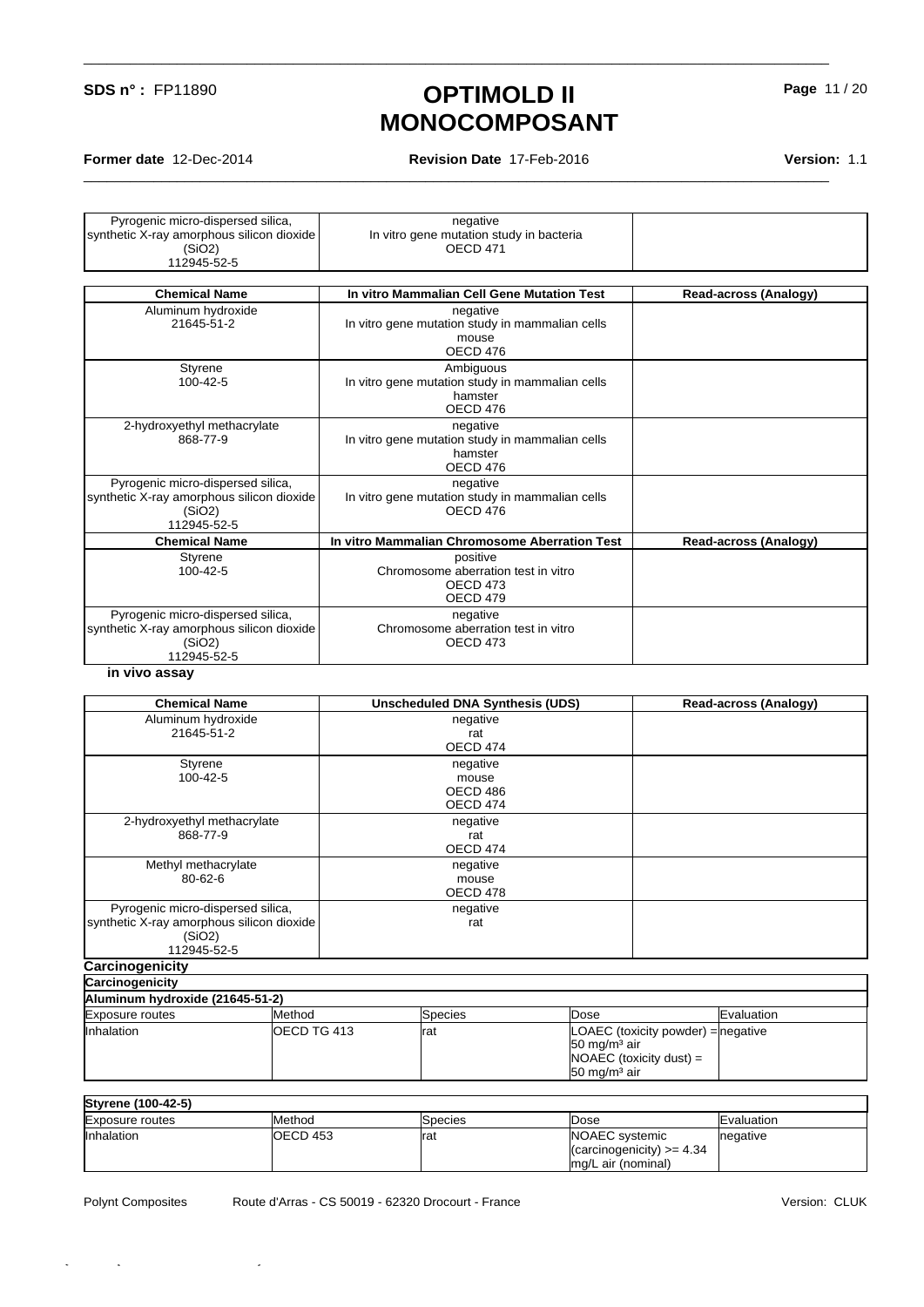**Former date** 12-Dec-2014 **Revision Date** 17-Feb-2016 **Version:** 1.1

\_\_\_\_\_\_\_\_\_\_\_\_\_\_\_\_\_\_\_\_\_\_\_\_\_\_\_\_\_\_\_\_\_\_\_\_\_\_\_\_\_\_\_\_\_\_\_\_\_\_\_\_\_\_\_\_\_\_\_\_\_\_\_\_\_\_\_\_\_\_\_\_\_\_\_\_\_\_\_\_\_\_\_\_\_\_\_\_\_\_\_\_\_\_\_\_

\_\_\_\_\_\_\_\_\_\_\_\_\_\_\_\_\_\_\_\_\_\_\_\_\_\_\_\_\_\_\_\_\_\_\_\_\_\_\_\_\_\_\_\_\_\_\_\_\_\_\_\_\_\_\_\_\_\_\_\_\_\_\_\_\_\_\_\_\_\_\_\_\_\_\_\_\_\_\_\_\_\_\_\_\_\_\_\_\_\_\_\_\_\_\_\_

| Inhalation | <b>OECD 453</b>                 | Imouse        | LOAEC (carcinogenicity)<br>Ifemale/male = $0.09 - 0.18$<br>Img/L air resp., NOAEC<br>$\sqrt{2}$ (carcinogenicity) male =<br>$0.09$ mg/L air | positive |
|------------|---------------------------------|---------------|---------------------------------------------------------------------------------------------------------------------------------------------|----------|
| Oral       | <b>No information available</b> | Irat          | NOAEL (carcinogenicity)<br>$\ge$ 2000 mg/kg bw/day                                                                                          | positive |
| Oral       | <b>No information available</b> | <i>Imouse</i> | $LOAEL$ (carcinogenicity) = positive<br>150 mg/kg bw /day                                                                                   |          |

| 2-hydroxyethyl methacrylate (868-77-9) |                      |               |                                                                                                                                                           |            |
|----------------------------------------|----------------------|---------------|-----------------------------------------------------------------------------------------------------------------------------------------------------------|------------|
| <b>Exposure routes</b>                 | Method               | Species       | Dose                                                                                                                                                      | Evaluation |
| Inhalation                             | <b>IOECD 451</b>     | Irat          | NOAEC (carcinogenicity)<br>->= 4.1 mg/L air<br>NOAEC (systemic toxicity)<br>$\ge$ 2.05 mg/L air<br>$\mathsf{LOAEC}$ (local toxicity) =<br>1.03 mg/L $air$ | negative   |
| Inhalation                             | IOECD <sub>451</sub> | <i>Imouse</i> | NOAEC (carcinogenicity)<br>>= 4.1 mg/L air<br>NOAEC (systemic toxicity)<br>>= 4.1 mg/L air<br>LOAEC (local toxicity) =<br>2.05 mg/L air                   | negative   |

| Methyl methacrylate (80-62-6) |                  |              |                                                                                                                                                                                                                                                       |            |  |
|-------------------------------|------------------|--------------|-------------------------------------------------------------------------------------------------------------------------------------------------------------------------------------------------------------------------------------------------------|------------|--|
| <b>Exposure routes</b>        | <b>Method</b>    | Species      | Dose                                                                                                                                                                                                                                                  | Evaluation |  |
| Inhalation                    | <b>IOECD 451</b> | <b>mouse</b> | NOAEC (carcinogenicity,<br>systemic toxicity) $>= 4.1$<br>mg/L air (male/female)<br>$\mathsf{LOAEC}$ (local toxicity) =<br>$2.05$ mg/L air<br>(male/female)                                                                                           | negative   |  |
| Inhalation                    | <b>IOECD 451</b> | Irat         | NOAEC (carcinogenicity)<br>$\ge$ 2.05 mg/L air (female)<br>NOAEC (carcinogenicity)<br>$\ge$ 4.1 mg/L air (male)<br>NOAEC (systemic toxicity)<br>$>= 2.05$ mg/L air<br>(male/female)<br>$LOAEC$ (local toxicity) =<br>1.03 mg/L $air$<br>(male/female) | negative   |  |

| Pyrogenic micro-dispersed silica, synthetic X-ray amorphous silicon dioxide (SiO2) (112945-52-5) |          |         |                       |                    |
|--------------------------------------------------------------------------------------------------|----------|---------|-----------------------|--------------------|
| Exposure routes                                                                                  | Method   | Species | Dose                  | <b>IEvaluation</b> |
| Oral                                                                                             | OECD 453 | Irat    | $NOAEL = 1800 - 3200$ | negative           |
|                                                                                                  |          |         | Img/kg bw/dav         |                    |

#### **Reproductive toxicity**

| <b>Reproductive toxicity</b>    |                 |                 |                                                                                                                                   |                     |
|---------------------------------|-----------------|-----------------|-----------------------------------------------------------------------------------------------------------------------------------|---------------------|
| Aluminum hydroxide (21645-51-2) |                 |                 |                                                                                                                                   |                     |
| <b>Exposure routes</b>          | Method          | <b>S</b> pecies | Dose                                                                                                                              | <b>IE</b> valuation |
| Oral                            | <b>OECD 422</b> | Irat            | NOAEL (reproductive<br>toxicity) = $1000 \text{ mg/kg}$<br>bw/dav<br>$\blacksquare$ Read across with Cas $N^\circ$ :<br>1327-41-9 | negative            |

| Styrene (100-42-5)     |                                  |          |                                                    |                     |
|------------------------|----------------------------------|----------|----------------------------------------------------|---------------------|
| <b>Exposure routes</b> | Method                           | lSpecies | Dose                                               | <b>IE</b> valuation |
| Inhalation             | <b>INo information available</b> | Irat     | NOAEL/LOAEL (fertility)<br>$60d = 100 - 200$ mg/kg | <b>l</b> positive   |
|                        |                                  |          | bw/dav                                             |                     |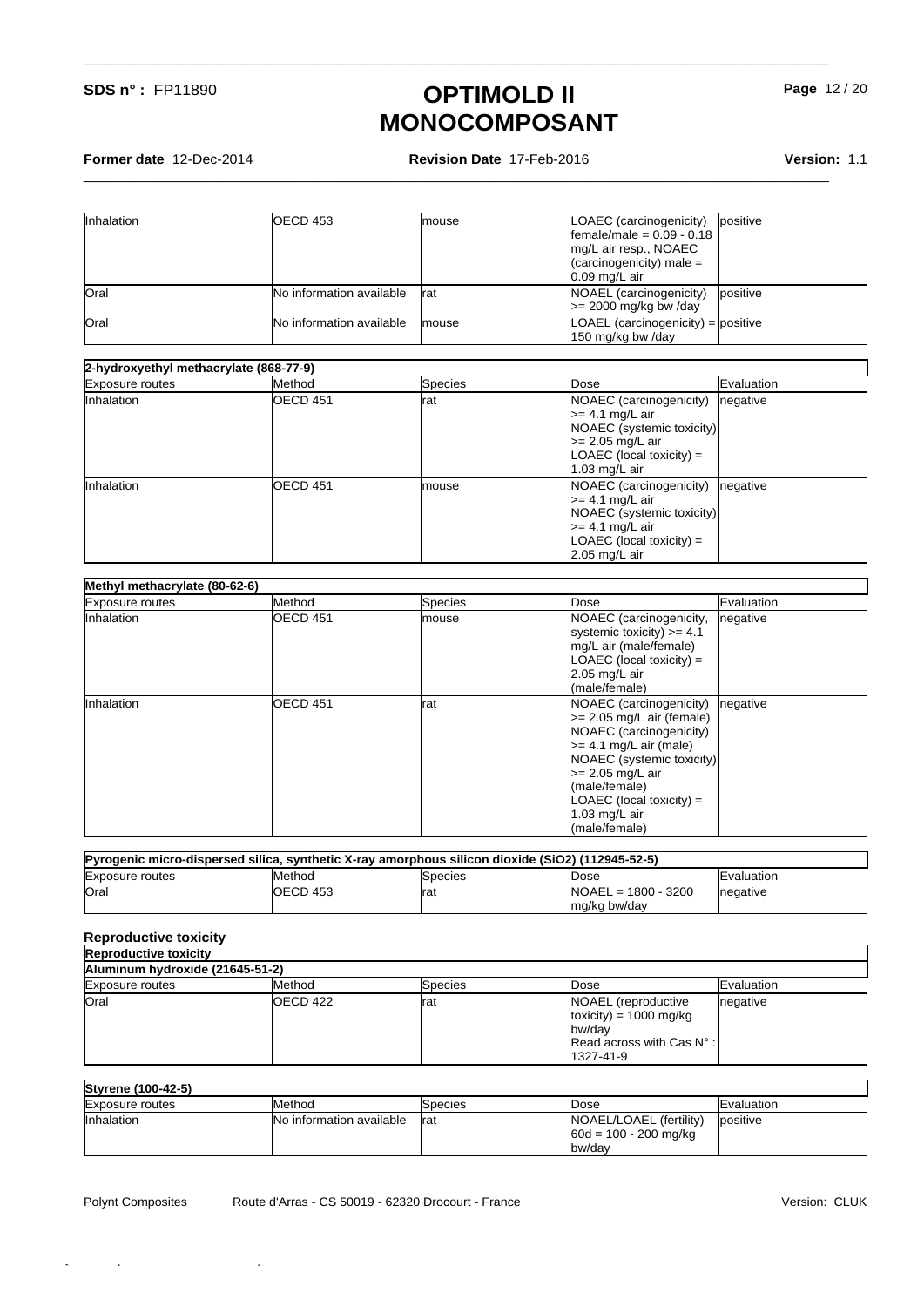**Former date** 12-Dec-2014 **Revision Date** 17-Feb-2016 **Version:** 1.1

\_\_\_\_\_\_\_\_\_\_\_\_\_\_\_\_\_\_\_\_\_\_\_\_\_\_\_\_\_\_\_\_\_\_\_\_\_\_\_\_\_\_\_\_\_\_\_\_\_\_\_\_\_\_\_\_\_\_\_\_\_\_\_\_\_\_\_\_\_\_\_\_\_\_\_\_\_\_\_\_\_\_\_\_\_\_\_\_\_\_\_\_\_\_\_\_

\_\_\_\_\_\_\_\_\_\_\_\_\_\_\_\_\_\_\_\_\_\_\_\_\_\_\_\_\_\_\_\_\_\_\_\_\_\_\_\_\_\_\_\_\_\_\_\_\_\_\_\_\_\_\_\_\_\_\_\_\_\_\_\_\_\_\_\_\_\_\_\_\_\_\_\_\_\_\_\_\_\_\_\_\_\_\_\_\_\_\_\_\_\_\_\_

| Oral       | <b>OECD 422</b> | Irat | NOAEL/LOAEL (fertility)<br>positive<br>$60d = 200 - 400$ mg/kg<br><b>Ibw/dav</b>                                                                                   |
|------------|-----------------|------|--------------------------------------------------------------------------------------------------------------------------------------------------------------------|
| Inhalation | IOECD 416       | Irat | $NOAEC (P, F1) = 0.64$<br>negative<br>Img/L air<br>LOAEC $(P, F1) = 2.13$<br>mg/L air<br>$NOAEC (F2) = 0.21$ mg/L<br>lair<br>$LOAEC (F2) = 0.64$ mg/L<br>air (70d) |

| 2-hydroxyethyl methacrylate (868-77-9) |           |         |                            |                     |
|----------------------------------------|-----------|---------|----------------------------|---------------------|
| <b>Exposure routes</b>                 | Method    | Species | <b>IDose</b>               | <b>IE</b> valuation |
| Oral                                   | IOECD 422 | Irat    | $NOAEL$ (male/female) $>=$ | Inegative           |
|                                        |           |         | 1000 mg/kg bw/day          |                     |

#### **Methyl methacrylate (80-62-6)**

| <b>Exposure routes</b> | Method           | Species | <b>IDose</b>                                                                                                                                                                    | Evaluation |
|------------------------|------------------|---------|---------------------------------------------------------------------------------------------------------------------------------------------------------------------------------|------------|
| Oral                   | <b>IOECD 416</b> | Irat    | NOAEL (general, systemic negative<br>toxicity) = 50 mg/kg<br>bw/day (male/female)<br>NOAEL (fertility and<br>reproductive performance)<br>$= 400$ mg/kg bw/day<br>(male/female) |            |
|                        |                  |         | NOAEL (developmental<br>toxicity) = $400 \text{ mg/kg}$<br>bw/day (male/female)                                                                                                 |            |

| Pyrogenic micro-dispersed silica, synthetic X-ray amorphous silicon dioxide (SiO2) (112945-52-5) |                 |         |                     |                     |  |
|--------------------------------------------------------------------------------------------------|-----------------|---------|---------------------|---------------------|--|
| <b>Exposure routes</b>                                                                           | <b>I</b> Method | Species | <b>Dose</b>         | <b>IE</b> valuation |  |
| <b>Oral</b>                                                                                      | OECD 415        | Irat    | $NOAEL = 497$ mg/kg | Inegative           |  |
|                                                                                                  |                 |         | bw/day              |                     |  |

#### Suspected of damaging the unborn child.

# **Developmental Toxicity**

| Aluminum hydroxide (21645-51-2) |                 |          |                                                                           |                     |
|---------------------------------|-----------------|----------|---------------------------------------------------------------------------|---------------------|
| Route of Exposure               | <b>I</b> Method | lSpecies | IDose                                                                     | <b>IE</b> valuation |
| Oral                            | OECD 414        | Irat     | <b>INOAEL</b><br>(embryotixicity/teratogenic)<br>$ity$ = 266 mg/kg bw/day | negative            |

| Styrene (100-42-5) |                                  |         |                                                                                                            |            |
|--------------------|----------------------------------|---------|------------------------------------------------------------------------------------------------------------|------------|
| Route of Exposure  | <b>Method</b>                    | Species | <b>IDose</b>                                                                                               | Evaluation |
| Inhalation         | <b>INo information available</b> | Irat    | NOAEC/LOAEC (maternal positive<br>toxicity + developemental<br>toxicity) $>50d = 1.08 - 2.15$<br>lmg/L air |            |
| Inhalation         | OECD 414                         | Irat    | LOAEC (maternal toxicity) positive<br>$6 - 15d = 1.28$ mg/L air                                            |            |
| Inhalation         | OECD 414                         | Irat    | NOAEC (developmental<br>toxicity) $6 - 15d >= 2.56$<br>mg/L air                                            | negative   |
| Inhalation         | IOECD 414                        | Irabbit | NOAEC (maternal toxicity negative<br>+ developmental toxicity)<br>$6-18d = 2.56$ mg/L air                  |            |

### **2-hydroxyethyl methacrylate (868-77-9)**

| $\mathbf{r}$ a. write the contract state to the contract of |                 |        |      |               |
|-------------------------------------------------------------|-----------------|--------|------|---------------|
| Route<br><b>OSUITE</b><br>∙xn                               | <b>I</b> Methoc | becie. | ∍ose | alu.<br>וסוזנ |
|                                                             |                 |        |      |               |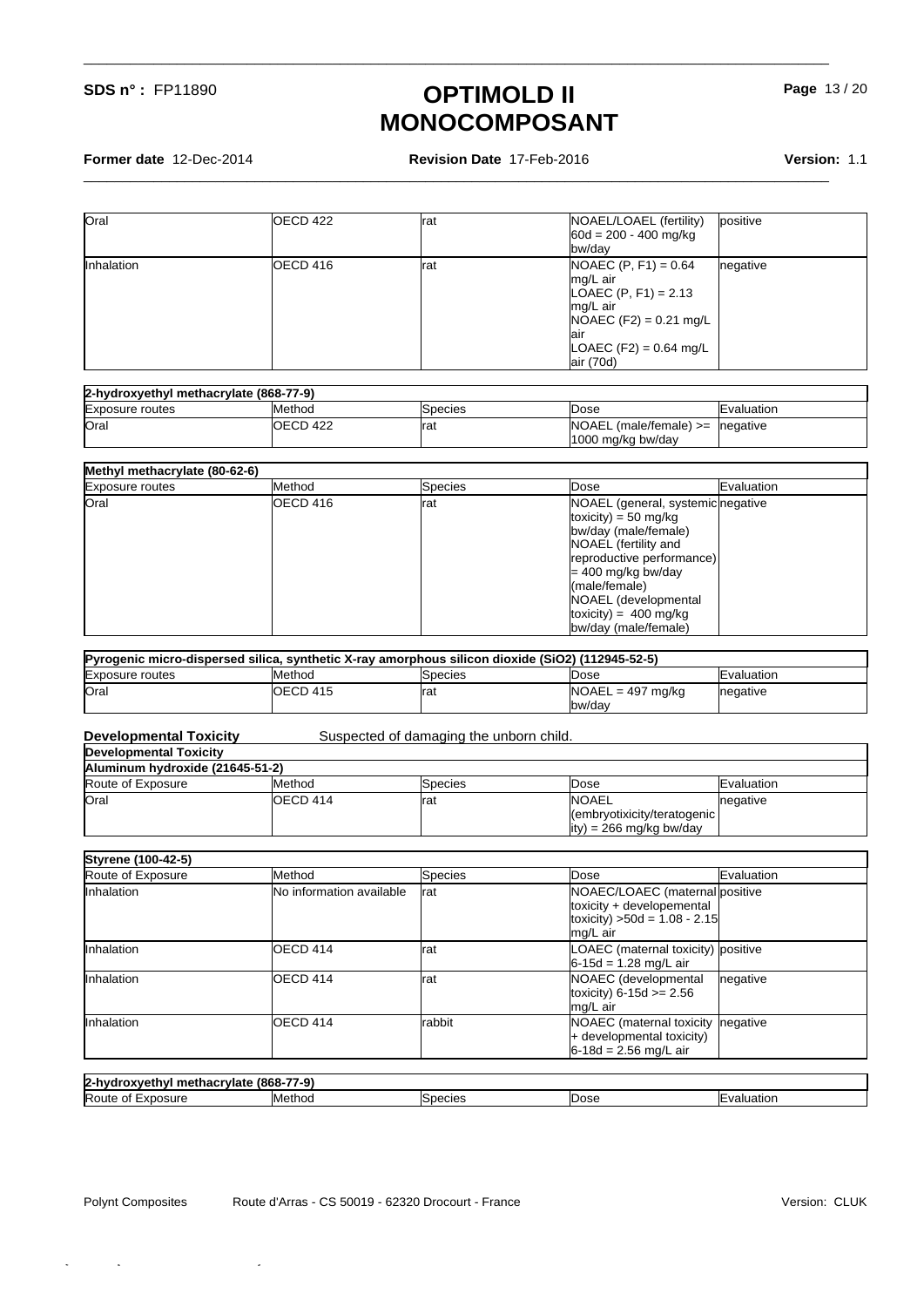**Former date** 12-Dec-2014 **Revision Date** 17-Feb-2016 **Version:** 1.1

\_\_\_\_\_\_\_\_\_\_\_\_\_\_\_\_\_\_\_\_\_\_\_\_\_\_\_\_\_\_\_\_\_\_\_\_\_\_\_\_\_\_\_\_\_\_\_\_\_\_\_\_\_\_\_\_\_\_\_\_\_\_\_\_\_\_\_\_\_\_\_\_\_\_\_\_\_\_\_\_\_\_\_\_\_\_\_\_\_\_\_\_\_\_\_\_

\_\_\_\_\_\_\_\_\_\_\_\_\_\_\_\_\_\_\_\_\_\_\_\_\_\_\_\_\_\_\_\_\_\_\_\_\_\_\_\_\_\_\_\_\_\_\_\_\_\_\_\_\_\_\_\_\_\_\_\_\_\_\_\_\_\_\_\_\_\_\_\_\_\_\_\_\_\_\_\_\_\_\_\_\_\_\_\_\_\_\_\_\_\_\_\_

**Page** 14 / 20

| Oral       | OECD 414          | Irabbit | NOAEL (maternal toxicity) negative<br>$= 50$ mg/kg bw/day<br>NOAEL (developmental<br>$toxicity) = 450$ mg/kg<br>bw/day                                 |
|------------|-------------------|---------|--------------------------------------------------------------------------------------------------------------------------------------------------------|
| Inhalation | <b>I</b> OECD 414 | Irat    | LOEC (maternal toxicity) = negative<br>$0.41$ mg/L air<br>$NOAEC$ (fetotoxicity) $>=$<br>8.3 mg/L air<br>NOAEC (teratogenicity)<br>$\geq$ 8.3 mg/L air |
| Oral       | <b>I</b> OECD 422 | Irat    | NOAEL (maternal toxicity<br>negative<br>and teratogenicity) $>=$<br>1000 mg/kg bw/day                                                                  |

#### **Methyl methacrylate (80-62-6)**

| Route of Exposure | Method           | Species | Evaluation<br><b>Dose</b>                                                                                                                                |  |
|-------------------|------------------|---------|----------------------------------------------------------------------------------------------------------------------------------------------------------|--|
| Inhalation        | <b>IOECD 414</b> | Irat    | $LOEC$ (maternal toxicity) = negative<br>$0.41$ mg/L air<br>$NOAEC$ (fetotoxicity) $>=$<br>8.3 mg/L air<br>NOAEC (teratogenicity)<br>$\geq$ 8.3 mg/L air |  |
| Oral              | <b>IOECD 414</b> | Irabbit | NOAEL (maternal toxicity) negative<br>$= 50$ mg/kg bw/day<br>NOAEL (developmental<br>toxicity) = $450 \text{ mg/kg}$<br>bw/day                           |  |

| Pyrogenic micro-dispersed silica, synthetic X-ray amorphous silicon dioxide (SiO2) (112945-52-5) |                 |         |                                                                                                                 |                     |  |  |
|--------------------------------------------------------------------------------------------------|-----------------|---------|-----------------------------------------------------------------------------------------------------------------|---------------------|--|--|
| Route of Exposure                                                                                | <b>I</b> Method | Species | Dose                                                                                                            | <b>IE</b> valuation |  |  |
| Oral                                                                                             | IOECD 414       | Irat    | NOAEL (maternal toxicity) negative<br>$= 1350$ mg/kg bw/day<br>$NOAEL$ (teratogenicity) =<br>11350 mg/kg bw/day |                     |  |  |

**Specific target organ toxicity single exposure**

May cause irritation of respiratory tract

**Specific target organ toxicity repeated exposure**

Causes damage to organs through prolonged or repeated exposure , target organ(s) : Central nervous system , Ears

| Aluminum hydroxide (21645-51-2) |                           |                  |                                       |         |
|---------------------------------|---------------------------|------------------|---------------------------------------|---------|
| Route of Exposure               | Method                    | <b>Species</b>   | Dose                                  | Remarks |
| Oral                            | <b>IOECD 407</b>          | Irat             | $NOAEL (28d) = 300 mg/kg$             |         |
|                                 |                           |                  | <b>I</b> bw                           |         |
| Inhalation                      | Read-across (Analogy)     | <b>I</b> hamster | $NOAEC$ (dust) = 70 mg/m <sup>3</sup> |         |
|                                 | with Aluminium powder     |                  | lair                                  |         |
|                                 | land Aluminium oxide dust |                  |                                       |         |
|                                 | <b>I</b> OECD 413         |                  |                                       |         |
| Inhalation                      | <b>I</b> OECD 412         | Irat             | $NOAEC (aerosol) = 3$                 |         |
|                                 |                           |                  | $mg/m3$ air                           |         |
|                                 |                           |                  | $LOAEC$ (aerosol) = 28                |         |
|                                 |                           |                  | $mg/m3$ air                           |         |

| $\sim$ $\sim$<br>Stvre<br>r 16<br>IUU-42-3<br>-- |                 |                   |      |                           |
|--------------------------------------------------|-----------------|-------------------|------|---------------------------|
| Route<br>osure<br>ΟŤ<br>$-10o$<br>111            | <b>I</b> Method | ءەنبمەد<br>,,,,,, | Dose | $  \frac{1}{2}$<br>uldin. |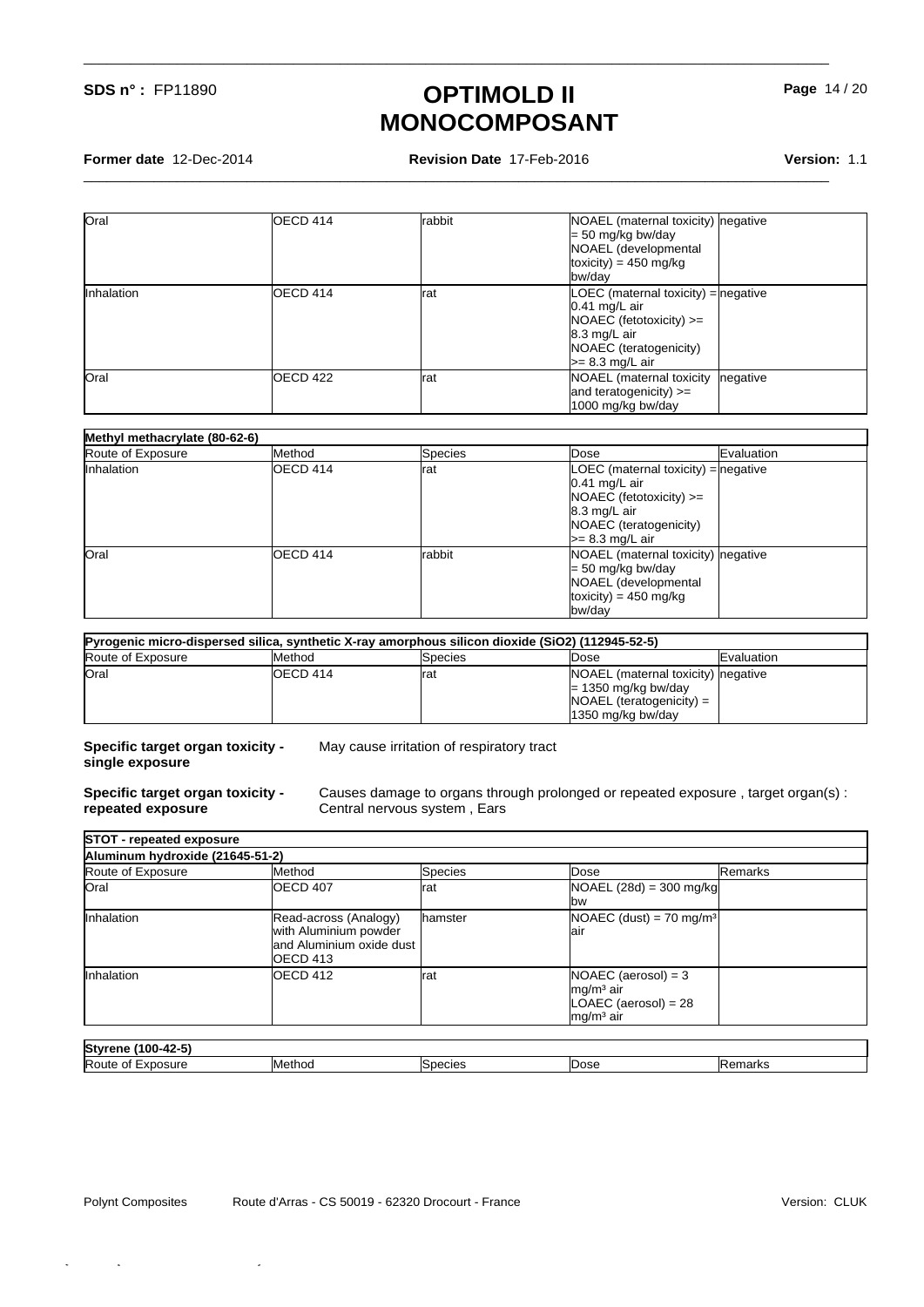**Former date** 12-Dec-2014 **Revision Date** 17-Feb-2016 **Version:** 1.1

\_\_\_\_\_\_\_\_\_\_\_\_\_\_\_\_\_\_\_\_\_\_\_\_\_\_\_\_\_\_\_\_\_\_\_\_\_\_\_\_\_\_\_\_\_\_\_\_\_\_\_\_\_\_\_\_\_\_\_\_\_\_\_\_\_\_\_\_\_\_\_\_\_\_\_\_\_\_\_\_\_\_\_\_\_\_\_\_\_\_\_\_\_\_\_\_

\_\_\_\_\_\_\_\_\_\_\_\_\_\_\_\_\_\_\_\_\_\_\_\_\_\_\_\_\_\_\_\_\_\_\_\_\_\_\_\_\_\_\_\_\_\_\_\_\_\_\_\_\_\_\_\_\_\_\_\_\_\_\_\_\_\_\_\_\_\_\_\_\_\_\_\_\_\_\_\_\_\_\_\_\_\_\_\_\_\_\_\_\_\_\_\_

| Inhalation | OECD 412                 | rat mouse | NOAEC male $(28d) = 3.47$<br>mg/L air<br>NOAEC (ototoxicity) 28d =<br>2.13 mg/L air<br>$NOAEC (28d) = 0.181$<br>mg/L air<br>$NOAEC (28d) = 0.688$<br>lmg/L air                                                       |  |
|------------|--------------------------|-----------|----------------------------------------------------------------------------------------------------------------------------------------------------------------------------------------------------------------------|--|
| Inhalation | No information available | rat       | NOAEC (nasal tract) $=$<br>$0.85$ mg/L air<br>$NOAEC$ (overall) = 2.13<br>mg/L air<br>$NOAEC (ototoxicity) =$<br>$0.85$ mg/L air<br>$LOAEC (ototoxicity) =$<br>3.41 mg/L air<br>$NOAEC$ (overall) = 2.13<br>mg/L air |  |
| Oral       | No information available | rat       | NOAEL (toxicity) = 1000<br>mg/kg bw/day<br>$LOAEL$ (toxicity) = 2000<br>mg/kg bw/day                                                                                                                                 |  |
| Oral       | No information available | Imouse    | NOAEL (toxicity) = $150$<br>mg/kg bw /day<br>$LOAEL$ (toxicity) = 300<br>mg/kg bw /day                                                                                                                               |  |
| Inhalation | <b>OECD 453</b>          | rat       | LOAEC local (toxicity) =<br>$0.21$ mg/L air                                                                                                                                                                          |  |

| 2-hydroxyethyl methacrylate (868-77-9) |           |          |                                   |          |  |  |
|----------------------------------------|-----------|----------|-----------------------------------|----------|--|--|
| Route of Exposure                      | Method    | ISpecies | Dose                              | IRemarks |  |  |
| Oral                                   | IOECD 422 | rat      | <b>NOEL</b> (male/female)<br>< 30 |          |  |  |
|                                        |           |          | Img/kg bw/day                     |          |  |  |

| Methyl methacrylate (80-62-6) |  |
|-------------------------------|--|
|-------------------------------|--|

| $\frac{1}{2}$     |           |          |                            |          |
|-------------------|-----------|----------|----------------------------|----------|
| Route of Exposure | Method    | lSpecies | IDose                      | IRemarks |
| Oral              | IOECD 453 | Irat     | $NOAEL$ (male/female) $>=$ |          |
|                   |           |          | $2000$ ppm                 |          |
|                   |           |          | $NOAEL$ (male) $>= 124.1$  |          |
|                   |           |          | mg/kg bw/day               |          |
|                   |           |          | $NOAEL \ge 164$ mg/kg      |          |
|                   |           |          | lbw/dav                    |          |
| Inhalation        | OECD 453  | Irat     | $NOAEC (90d) = 1000 ppm$   |          |

| Pyrogenic micro-dispersed silica, synthetic X-ray amorphous silicon dioxide (SiO2) (112945-52-5) |                                 |                |                                                                                  |          |  |  |
|--------------------------------------------------------------------------------------------------|---------------------------------|----------------|----------------------------------------------------------------------------------|----------|--|--|
| Route of Exposure                                                                                | <b>Method</b>                   | <b>Species</b> | <b>IDose</b>                                                                     | IRemarks |  |  |
| Oral                                                                                             | <b>IOECD 408</b>                | Irat           | NOEL (highest dose)<br>$4000 \le 4500$ mg/kg<br><b>Ibw/dav</b><br>l90d           |          |  |  |
| Inhalation                                                                                       | IOECD 413                       | rat            | $NOEC = 1.3$ mg/m <sup>3</sup> air<br>$NOEC < 1.3$ mg/m <sup>3</sup> air<br>l90d |          |  |  |
| Dermal                                                                                           | <b>No information available</b> | <b>Irabbit</b> | $NOAEL \ge 10000$ mg/kg<br><b>l</b> bw/dav                                       |          |  |  |

Aspiration hazard **Due to the viscosity, this product does not present an aspiration hazard.** 

**Other information** None

**SECTION 12: Ecological information**

Quick-FDS [17581-12040-15584-010566] - 2016-02-18 - 03:20:40

**12.1. Toxicity** 

٦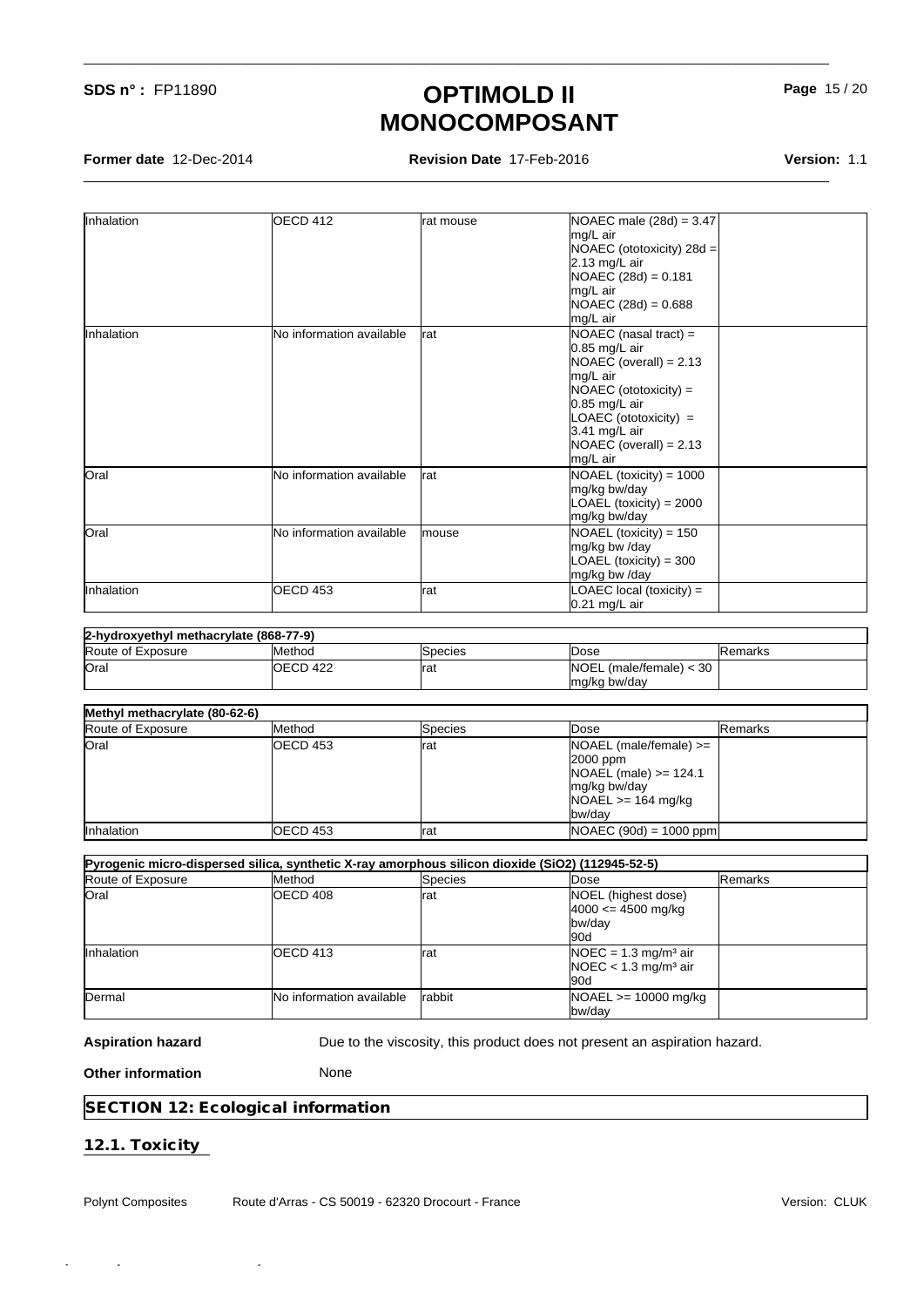\_\_\_\_\_\_\_\_\_\_\_\_\_\_\_\_\_\_\_\_\_\_\_\_\_\_\_\_\_\_\_\_\_\_\_\_\_\_\_\_\_\_\_\_\_\_\_\_\_\_\_\_\_\_\_\_\_\_\_\_\_\_\_\_\_\_\_\_\_\_\_\_\_\_\_\_\_\_\_\_\_\_\_\_\_\_\_\_\_\_\_\_\_\_\_\_

\_\_\_\_\_\_\_\_\_\_\_\_\_\_\_\_\_\_\_\_\_\_\_\_\_\_\_\_\_\_\_\_\_\_\_\_\_\_\_\_\_\_\_\_\_\_\_\_\_\_\_\_\_\_\_\_\_\_\_\_\_\_\_\_\_\_\_\_\_\_\_\_\_\_\_\_\_\_\_\_\_\_\_\_\_\_\_\_\_\_\_\_\_\_\_\_

Harmful to aquatic organisms, may cause long-term adverse effects in the aquatic environment. Do not flush into surface water or sanitary sewer system

#### **Acute aquatic toxicity - Component Information**

| <b>Chemical Name</b>                                                                                                                                          | <b>Toxicity to algae</b>                                                              | Toxicity to daphnia and<br>other aquatic<br>invertebrates.                                                 | <b>Toxicity to fish</b>                                                          | <b>Toxicity to</b><br>microorganisms                                                                                                                                                                        |
|---------------------------------------------------------------------------------------------------------------------------------------------------------------|---------------------------------------------------------------------------------------|------------------------------------------------------------------------------------------------------------|----------------------------------------------------------------------------------|-------------------------------------------------------------------------------------------------------------------------------------------------------------------------------------------------------------|
| Aluminum hydroxide<br>21645-51-2                                                                                                                              | $EC50 (72h) > 100$ mg/L<br>(Pseudokirchnerella<br>subcapitata)<br>OECD <sub>201</sub> | $EC50 (46h) > 100$ mg/L<br>(Daphnia magna)<br>OECD <sub>202</sub>                                          | $LC50$ (96h) $> 100$ mg/L<br>(Salmo trutta)<br>OECD <sub>203</sub>               |                                                                                                                                                                                                             |
| Styrene<br>100-42-5                                                                                                                                           | $LC50 (72h) = 4.9 mg/L$<br>(Pseudokirchnerella<br>subcapitata)<br>EPA OTS 797.1050    | $EC50 (48h) = 4.7 mg/L$<br>(Daphnia magna)<br>$NOEC = 1.9$ mg/L (Daphnia)<br>magna)<br>OECD <sub>202</sub> | $LC50 (96h) = 4.02 - 10$<br>mg/L (Pimephales<br>promelas)<br>OECD <sub>203</sub> | $EC (30min) = 500 mg/L$<br>(Activated sludge of a<br>predominantly domestic<br>sewage)<br>OECD <sub>209</sub>                                                                                               |
| Talc<br>14807-96-6                                                                                                                                            |                                                                                       |                                                                                                            | $LC50 (96h) = 100 q/L$<br>(Brachydanio rerio)                                    |                                                                                                                                                                                                             |
| 2-hydroxyethyl<br>methacrylate<br>868-77-9                                                                                                                    | $EC50 (72h) = 836 mg/L$<br>(Pseudokirchnerella<br>subcapitata)<br>OECD <sub>201</sub> | $EC50 (48h) = 380$ mg/L<br>(Daphnia magna)<br>OECD <sub>202</sub>                                          | LC50 (96h) > 100 mg/L<br>(Oryzias latipes)<br>OECD <sub>203</sub>                | $EC50 = 2204$ mg/L<br>(Photobacterium<br>phosphoreum), DIN 38412<br>Teil 34<br>$EC0(16h) > 3000$ mg/L<br>(Pseudomonas<br>fluorescens), growth<br>inhibition test DEV L8<br>(Deutsches<br>Einheitsverfahren) |
| Methyl methacrylate<br>$80 - 62 - 6$                                                                                                                          | EC50 (72h) > 110 mg/L<br>(Selenastrum<br>capricornutum)<br>OECD <sub>201</sub>        | $EC50 (48h) = 69 mg/L$<br>(Daphnia magna)<br>OECD <sub>202</sub>                                           | $LC50 (96h) = 79 mg/L$<br>(Oncorhynchus mykiss)<br>OECD <sub>203</sub>           | $EC3(16h) = 100$ mg/L<br>(Pseudomonas putida)<br>inhibition test.<br>Bringmann-Kühn                                                                                                                         |
| Pyrogenic micro-dispersed<br>silica, synthetic X-ray<br>amorphous silicon dioxide<br>(SiO2)<br>112945-52-5<br>Chronic countin touloity. Component Information |                                                                                       | EL50 (24h) >= 1000 mg/L<br>(Daphnia magna)<br>OECD <sub>202</sub>                                          | LC50 (96h) > 10000 mg/L<br>(Brachydanio rerio)<br>OECD <sub>203</sub>            |                                                                                                                                                                                                             |

#### **Chronic aquatic toxicity - Component Information**

| <b>Chemical Name</b>                       | Toxicity to algae                                                                         | Toxicity to daphnia and<br>other aquatic<br>invertebrates.                                                                                                       | <b>Toxicity to fish</b>                                                           | Toxicity to<br>microorganisms                                                           |
|--------------------------------------------|-------------------------------------------------------------------------------------------|------------------------------------------------------------------------------------------------------------------------------------------------------------------|-----------------------------------------------------------------------------------|-----------------------------------------------------------------------------------------|
| Aluminum hydroxide<br>21645-51-2           | $NOEC (72h) \ge 0.004 mg/L$<br>(Pseudokirchnerella<br>subcapitata)<br>OECD <sub>201</sub> |                                                                                                                                                                  | NOEC (96h) $> 48.2$ mg/L<br>(Pimephales promelas)                                 |                                                                                         |
| Styrene<br>100-42-5                        |                                                                                           | NOEC $(21d) = 1.01$ mg/L<br>(Daphnia magna)<br>$LOEC (21d) = 2.06$ mg/L<br>(Daphnia magna)<br>$EC50 (21d) = 1.88$ mg/L<br>(Daphnia magna)<br>OECD <sub>203</sub> |                                                                                   |                                                                                         |
| 2-hydroxyethyl<br>methacrylate<br>868-77-9 | NOEC $(72h) = 400$ mg/L<br>(Pseudokirchnerella<br>subcapitata)<br>OECD <sub>201</sub>     | NOEC $(21d) = 24.1$ mg/L<br>(Daphnia magna)<br>OECD <sub>211</sub>                                                                                               |                                                                                   |                                                                                         |
| Methyl methacrylate<br>$80 - 62 - 6$       | NOEC $(72h) = 49$ mg/L<br>(Selenastrum<br>capricornutum)<br>OECD <sub>201</sub>           | NOEC $(21d) = 37$ mg/L<br>(Daphnia magna)<br>OECD <sub>211</sub>                                                                                                 | NOEC $(35d) = 9.4$ mg/L,<br>$LOEC (35d) = 18.8$ mg/L<br>(Danio rerio)<br>OECD 210 | NOEC $(28d) > 1000$ mg/kg<br>soil dw<br><b>OECD Chemicals Testing</b><br>Program UPEC/3 |

#### **Effects on terrestrial organisms - Component Information**

| Chron.<br>:oxicitv                          |  |
|---------------------------------------------|--|
| $\sim$<br>Styrono<br>ΛM<br>- 31<br>w<br>- - |  |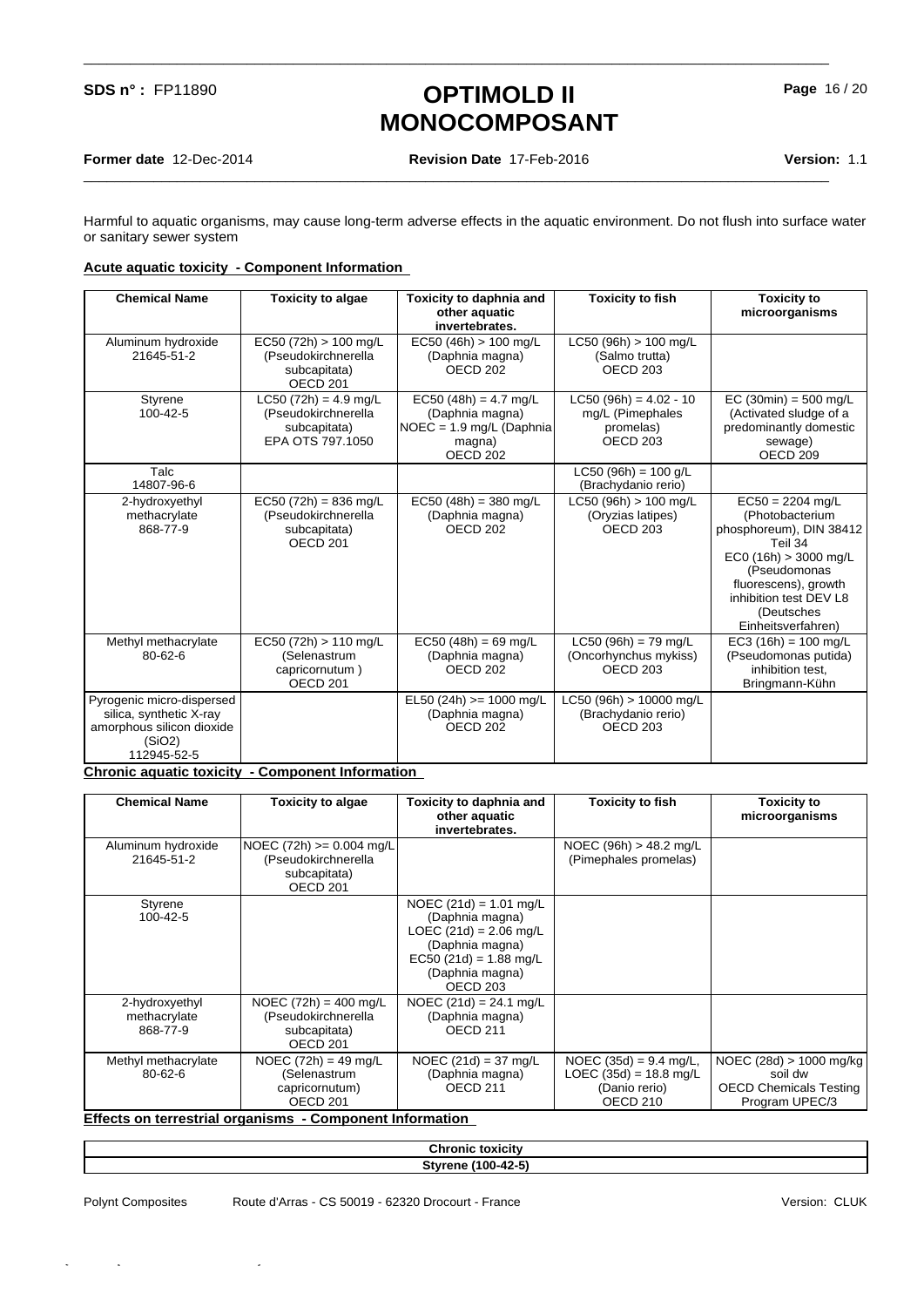**Former date** 12-Dec-2014 **Revision Date** 17-Feb-2016 **Version:** 1.1

\_\_\_\_\_\_\_\_\_\_\_\_\_\_\_\_\_\_\_\_\_\_\_\_\_\_\_\_\_\_\_\_\_\_\_\_\_\_\_\_\_\_\_\_\_\_\_\_\_\_\_\_\_\_\_\_\_\_\_\_\_\_\_\_\_\_\_\_\_\_\_\_\_\_\_\_\_\_\_\_\_\_\_\_\_\_\_\_\_\_\_\_\_\_\_\_

\_\_\_\_\_\_\_\_\_\_\_\_\_\_\_\_\_\_\_\_\_\_\_\_\_\_\_\_\_\_\_\_\_\_\_\_\_\_\_\_\_\_\_\_\_\_\_\_\_\_\_\_\_\_\_\_\_\_\_\_\_\_\_\_\_\_\_\_\_\_\_\_\_\_\_\_\_\_\_\_\_\_\_\_\_\_\_\_\_\_\_\_\_\_\_\_

| Chronic toxicity          | Method          | <b>Species</b>  | Values                            | Remarks |
|---------------------------|-----------------|-----------------|-----------------------------------|---------|
| Toxicity to invertebrates | <b>OECD 207</b> | Eisenia foetida | LC50 (14d) = 120 mg/kg            |         |
|                           |                 |                 | soil dw                           |         |
|                           |                 |                 | LOEC (burrowing time and          |         |
|                           |                 |                 | mean percent weight               |         |
|                           |                 |                 | change) = $65 \text{ mg/kg}$ soil |         |
|                           |                 |                 | dw                                |         |
|                           |                 |                 | LOEC (survival) = $180$           |         |
|                           |                 |                 | mg/kg soil dw                     |         |
|                           |                 |                 | NOEC (mean percent                |         |
|                           |                 |                 | weight change) = $34$             |         |
|                           |                 |                 | mg/kg soil dw                     |         |

#### **12.2. Persistence and degradability**

| <b>Chemical Name</b>                    | Biodegradation                                                               | <b>Evaluation</b>     |
|-----------------------------------------|------------------------------------------------------------------------------|-----------------------|
| Styrene<br>100-42-5                     | 87% (20d) similar to OECD 301D                                               | Readily biodegradable |
| 2-hydroxyethyl methacrylate<br>868-77-9 | 2 - 100 % (14d), OECD 301 C<br>84% (28d) activated sludge domestic, OECD 301 | Readily biodegradable |
| Methyl methacrylate<br>80-62-6          | $[94.3 \% (14d)]$<br>IOECD 301 C                                             | Readily biodegradable |

#### **12.3. Bioaccumulative potential**

| <b>Bioconcentration factor (BCF)</b> |                |                               |
|--------------------------------------|----------------|-------------------------------|
| <b>Styrene (100-42-5)</b>            |                |                               |
| Method                               | <b>Species</b> | Bioconcentration factor (BCF) |
| Calculation method                   |                | 74                            |
|                                      |                |                               |

| Methyl<br>I methacrvlate (80-62-6) |                 |                               |
|------------------------------------|-----------------|-------------------------------|
| Method                             | <b>ISpecies</b> | Bioconcentration factor (BCF) |
| Calculation method QSAR            |                 | 12.97                         |

| <b>Chemical Name</b>        | log Pow |
|-----------------------------|---------|
| Styrene                     | J       |
| 100-42-5                    |         |
| 2-hydroxyethyl methacrylate | 0.42    |
| 868-77-9                    |         |
| Methyl methacrylate         | 1.38    |
| 80-62-6                     |         |

**12.4. Mobility in soil** 

| <b>Chemical Name</b>                    | LogKoc        | Koc  |
|-----------------------------------------|---------------|------|
| Styrene<br>100-42-5                     | 2.55          | 352  |
| 2-hydroxyethyl methacrylate<br>868-77-9 |               | 42.7 |
| Methyl methacrylate<br>80-62-6          | $0.94 - 1.86$ |      |

#### **12.5. Results of PBT and vPvB assessment**

| Chemical Name                    | <b>PBT</b>                                                                                   | vPvB                                                                                             |
|----------------------------------|----------------------------------------------------------------------------------------------|--------------------------------------------------------------------------------------------------|
| Aluminum hydroxide<br>21645-51-2 | This substance is not considered to be<br>persistent, bioaccumulating nor toxic<br>(PBT)     | This substance is not considered to be<br>very persistent nor very bioaccumulating<br>'(vPvB).   |
| Styrene<br>$100 - 42 - 5$        | This substance is not considered to be<br>persistent, bioaccumulating nor toxic<br>$(PBT)$ . | This substance is not considered to be<br>very persistent nor very bioaccumulating<br>$(vPvB)$ . |

Polynt Composites

 $\mathcal{L}_{\mathcal{A}}$  (1758)-13584-0105666666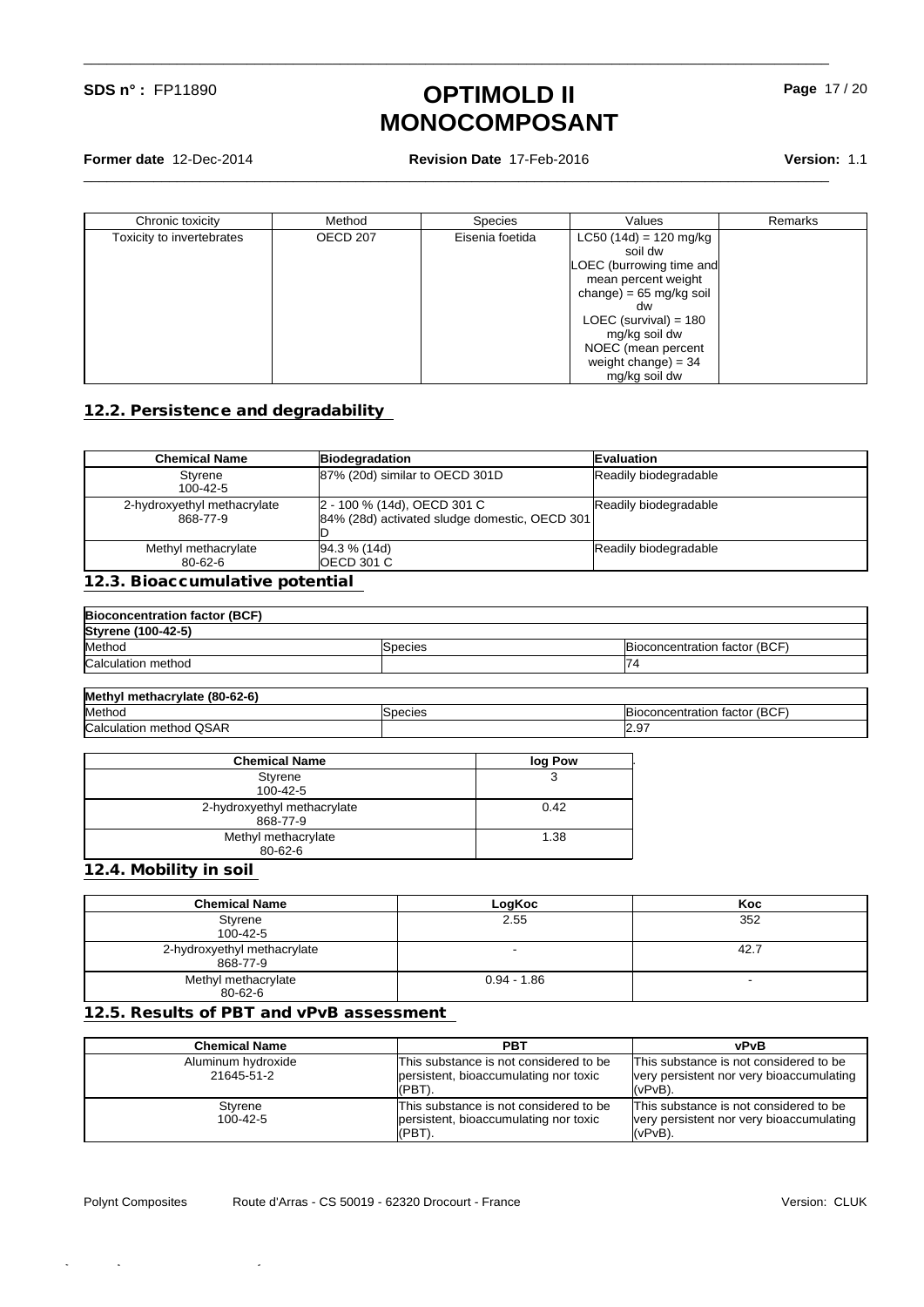\_\_\_\_\_\_\_\_\_\_\_\_\_\_\_\_\_\_\_\_\_\_\_\_\_\_\_\_\_\_\_\_\_\_\_\_\_\_\_\_\_\_\_\_\_\_\_\_\_\_\_\_\_\_\_\_\_\_\_\_\_\_\_\_\_\_\_\_\_\_\_\_\_\_\_\_\_\_\_\_\_\_\_\_\_\_\_\_\_\_\_\_\_\_\_\_

\_\_\_\_\_\_\_\_\_\_\_\_\_\_\_\_\_\_\_\_\_\_\_\_\_\_\_\_\_\_\_\_\_\_\_\_\_\_\_\_\_\_\_\_\_\_\_\_\_\_\_\_\_\_\_\_\_\_\_\_\_\_\_\_\_\_\_\_\_\_\_\_\_\_\_\_\_\_\_\_\_\_\_\_\_\_\_\_\_\_\_\_\_\_\_\_

**Former date** 12-Dec-2014 **Revision Date** 17-Feb-2016 **Version:** 1.1

| This substance is not considered to be<br>Methyl methacrylate<br>persistent, bioaccumulating nor toxic<br>$80 - 62 - 6$<br>(PBT).<br>(vPvB).                                                                 | 2-hydroxyethyl methacrylate<br>868-77-9 | This substance is not considered to be<br>persistent, bioaccumulating nor toxic<br>(PBT). | This substance is not considered to be<br>very persistent nor very bioaccumulating<br>l(vPvB). |
|--------------------------------------------------------------------------------------------------------------------------------------------------------------------------------------------------------------|-----------------------------------------|-------------------------------------------------------------------------------------------|------------------------------------------------------------------------------------------------|
|                                                                                                                                                                                                              |                                         |                                                                                           | This substance is not considered to be<br>very persistent nor very bioaccumulating             |
| This substance is not considered to be<br>Pyrogenic micro-dispersed silica, synthetic X-ray<br>amorphous silicon dioxide (SiO2)<br>persistent, bioaccumulating nor toxic<br>112945-52-5<br>(vPvB).<br>(PBT). |                                         |                                                                                           | This substance is not considered to be<br>very persistent nor very bioaccumulating             |

None known.

**SECTION 13: Disposal considerations**

| 13.1. Waste treatment methods |  |
|-------------------------------|--|
|-------------------------------|--|

| <b>Waste from Residues/Unused</b><br><b>Products</b> | Dispose of in accordance with the European Directives on waste and hazardous waste.<br>Do not flush into surface water or sanitary sewer system                                                                         |
|------------------------------------------------------|-------------------------------------------------------------------------------------------------------------------------------------------------------------------------------------------------------------------------|
| <b>Contaminated packaging</b>                        | Empty containers should be taken to an approved waste handling site for recycling or<br>disposal.                                                                                                                       |
| <b>Other information</b>                             | According to the European Waste Catalogue, Waste Codes are not product specific, but<br>application specific.<br>Waste codes should be assigned by the user based on the application for which the<br>product was used. |

### **SECTION 14: Transport information**

| ADR/RID                        |                                                |
|--------------------------------|------------------------------------------------|
| UN-No                          | UN1866                                         |
| <b>Hazard class</b>            | 3                                              |
| Proper shipping name           | <b>Resin solution</b>                          |
| <b>Packing group</b>           | Ш                                              |
| <b>Classification Code</b>     | F <sub>1</sub>                                 |
| <b>Tunnel restriction code</b> | (D/E)                                          |
| <b>ADR Hazard Id (Kemmler</b>  | 30                                             |
| Number)                        |                                                |
| <b>Description</b>             | UN1866, RESIN SOLUTION, 3, PG III, (D/E)       |
| <b>Limited quantity</b>        | 5L                                             |
|                                |                                                |
| IMDG/IMO                       |                                                |
| UN-No                          | UN1866                                         |
| <b>Hazard class</b>            | 3                                              |
| Proper shipping name           | <b>Resin solution</b>                          |
| <b>Packing group</b>           | Ш                                              |
| <b>Marine pollutant</b>        | <b>NP</b>                                      |
| <b>EmS</b>                     | $F-E$ , $S-E$                                  |
| <b>Description</b>             | UN1866, RESIN SOLUTION, 3, PG III, (31°C c.c.) |
| <b>Limited quantity</b>        | 5L                                             |
| ICAO/IATA                      |                                                |
| UN-No                          | <b>UN1866</b>                                  |
| <b>Hazard class</b>            | 3                                              |
| Packing group                  | Ш                                              |
| <b>ERG Code</b>                | 3L                                             |
| <b>Description</b>             | UN1866, RESIN SOLUTION, 3, PG III              |
| <b>Limited quantity</b>        | 10 L                                           |
|                                |                                                |

**Page** 18 / 20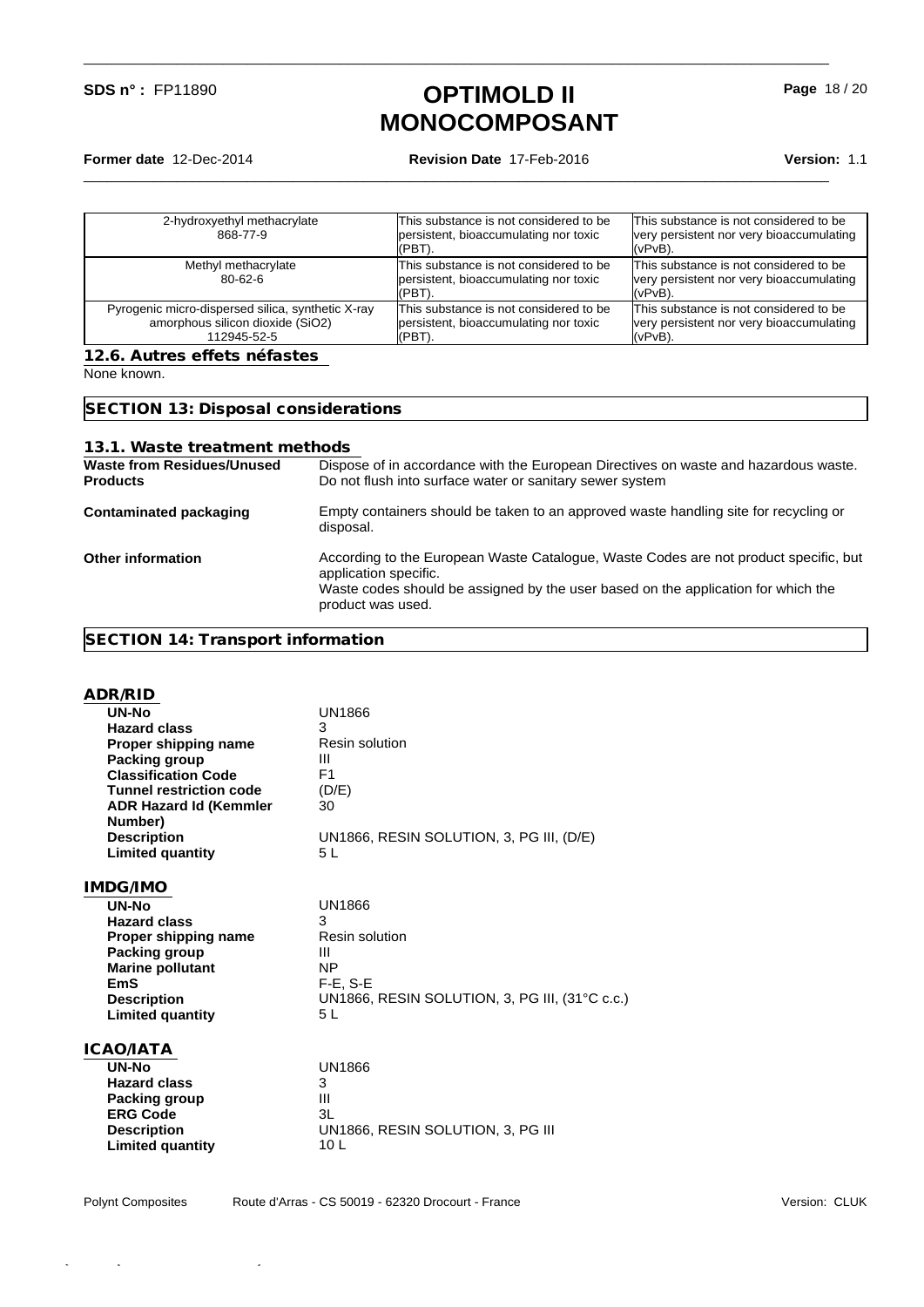\_\_\_\_\_\_\_\_\_\_\_\_\_\_\_\_\_\_\_\_\_\_\_\_\_\_\_\_\_\_\_\_\_\_\_\_\_\_\_\_\_\_\_\_\_\_\_\_\_\_\_\_\_\_\_\_\_\_\_\_\_\_\_\_\_\_\_\_\_\_\_\_\_\_\_\_\_\_\_\_\_\_\_\_\_\_\_\_\_\_\_\_\_\_\_\_

**Former date** 12-Dec-2014 **Revision Date** 17-Feb-2016 **Version:** 1.1

\_\_\_\_\_\_\_\_\_\_\_\_\_\_\_\_\_\_\_\_\_\_\_\_\_\_\_\_\_\_\_\_\_\_\_\_\_\_\_\_\_\_\_\_\_\_\_\_\_\_\_\_\_\_\_\_\_\_\_\_\_\_\_\_\_\_\_\_\_\_\_\_\_\_\_\_\_\_\_\_\_\_\_\_\_\_\_\_\_\_\_\_\_\_\_\_

**Page** 19 / 20

| <b>UN1866</b>                     |
|-----------------------------------|
| 3                                 |
| <b>Resin solution</b>             |
| Ш                                 |
| F1                                |
| 640E                              |
| UN1866, RESIN SOLUTION, 3, PG III |
| 5 L                               |
| VE01                              |
|                                   |

## **Special precautions for users<br>
<b>Special precautions**

**No information available** 

#### **SECTION 15: Regulatory information**

#### **This mixture is classified as hazardous according to regulation (EC) No. 1272/2008 [CLP]**

**15.1. Safety, health and environmental regulations/legislation specific for the substance or mixture** 

#### **European Union**<br>Chemical Name **Chemical Name 96/82/EC (SEVESO) - §9 96/82/EC (SEVESO) - §6, §7** Styrene - 100-42-5 50000 5000 tonnes 50000 tonnes

#### **National regulatory information**

#### **The United Kingdom**

Avoid exceeding of the given occupational exposure limits (see section 8).

**Ireland** 

Avoid exceeding of the given occupational exposure limits (see section 8).

#### **15.2. Chemical safety assessment**

not applicable

**SECTION 16: Other information**

#### **Full text of H-Statements referred to under sections 2 and 3**

H225 - Highly flammable liquid and vapour

- H226 Flammable liquid and vapour
- H304 May be fatal if swallowed and enters airways
- H315 Causes skin irritation
- H317 May cause an allergic skin reaction
- H319 Causes serious eye irritation
- H332 Harmful if inhaled
- H335 May cause respiratory irritation
- H361d Suspected of damaging the unborn child

H372 - Causes damage to organs through prolonged or repeated exposure if inhaled

H412 - Harmful to aquatic life with long lasting effects

| Former date          | 12-Dec-2014                                                                            |
|----------------------|----------------------------------------------------------------------------------------|
| <b>Revision Date</b> | 17-Feb-2016                                                                            |
| <b>Revision Note</b> | SDS sections updated : 1, 8, 9, 14                                                     |
|                      | This safety data sheet complies with the requirements of Requlation (EC) No. 1907/2006 |